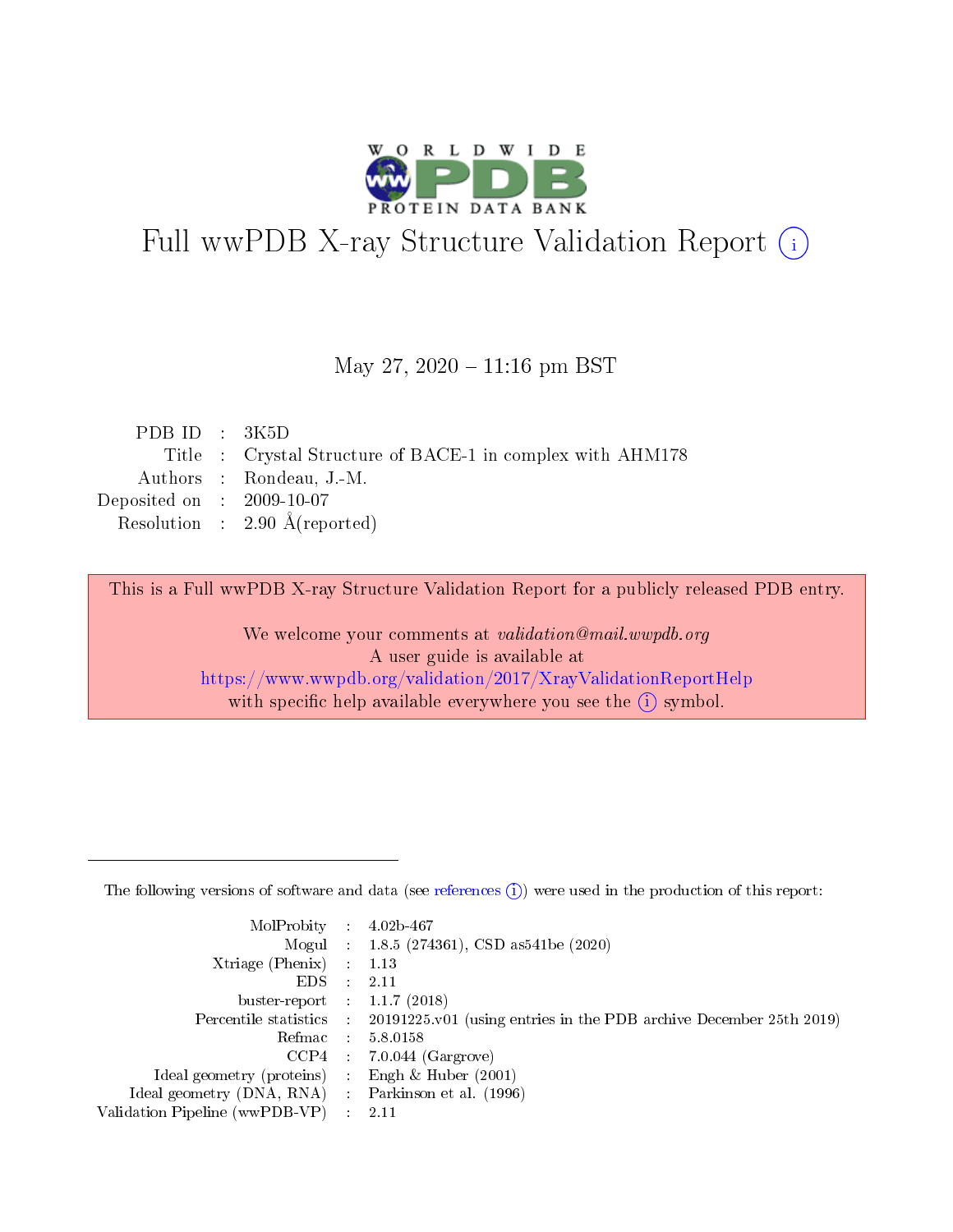# 1 [O](https://www.wwpdb.org/validation/2017/XrayValidationReportHelp#overall_quality)verall quality at a glance  $(i)$

The following experimental techniques were used to determine the structure: X-RAY DIFFRACTION

The reported resolution of this entry is 2.90 Å.

Percentile scores (ranging between 0-100) for global validation metrics of the entry are shown in the following graphic. The table shows the number of entries on which the scores are based.



| Metric                | Whole archive<br>$(\#\text{Entries})$ | <b>Similar resolution</b><br>$(\#\text{Entries},\,\text{resolution}\,\,\text{range}(\textup{\AA}))$ |
|-----------------------|---------------------------------------|-----------------------------------------------------------------------------------------------------|
| $R_{free}$            | 130704                                | $1957(2.90-2.90)$                                                                                   |
| Clashscore            | 141614                                | $2172(2.90-2.90)$                                                                                   |
| Ramachandran outliers | 138981                                | $2115(2.90-2.90)$                                                                                   |
| Sidechain outliers    | 138945                                | $2117(2.90-2.90)$                                                                                   |
| RSRZ outliers         | 127900                                | $1906(2.90-2.90)$                                                                                   |

The table below summarises the geometric issues observed across the polymeric chains and their fit to the electron density. The red, orange, yellow and green segments on the lower bar indicate the fraction of residues that contain outliers for  $>=3, 2, 1$  and 0 types of geometric quality criteria respectively. A grey segment represents the fraction of residues that are not modelled. The numeric value for each fraction is indicated below the corresponding segment, with a dot representing fractions <=5% The upper red bar (where present) indicates the fraction of residues that have poor fit to the electron density. The numeric value is given above the bar.

| Mol | Chain   Length | Quality of chain |     |         |  |  |  |  |
|-----|----------------|------------------|-----|---------|--|--|--|--|
|     | 408            | $\%$<br>67%      | 23% | 8%      |  |  |  |  |
|     | 408            | $\%$<br>68%      | 23% | 8%<br>٠ |  |  |  |  |
|     | 408            | 2%<br>68%        | 23% | 8%<br>٠ |  |  |  |  |

The following table lists non-polymeric compounds, carbohydrate monomers and non-standard residues in protein, DNA, RNA chains that are outliers for geometric or electron-density-fit criteria:

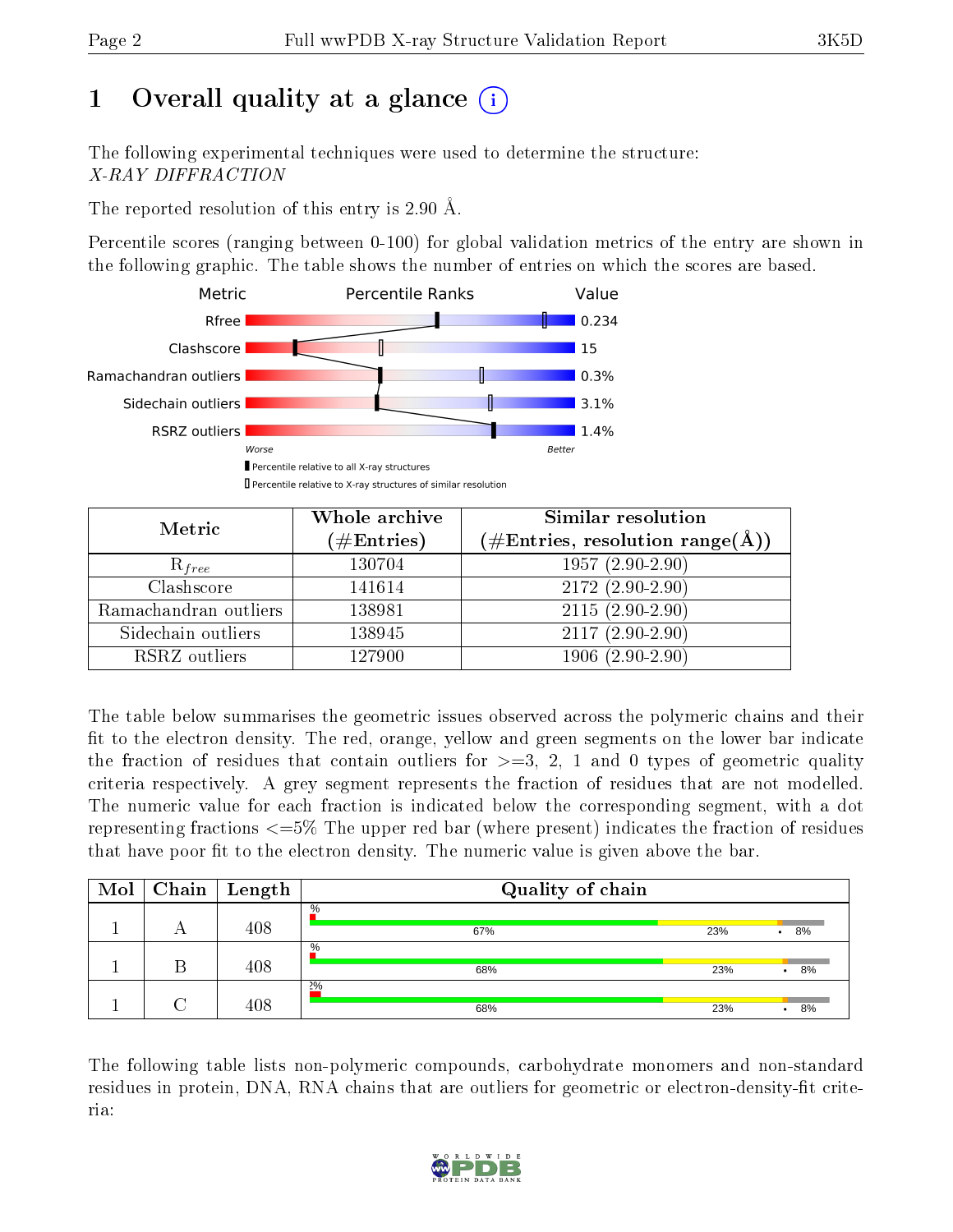|  |                   |  |  | Mol   Type   Chain   Res   Chirality   Geometry   Clashes   Electron density |
|--|-------------------|--|--|------------------------------------------------------------------------------|
|  | 2   XLI   A   393 |  |  |                                                                              |

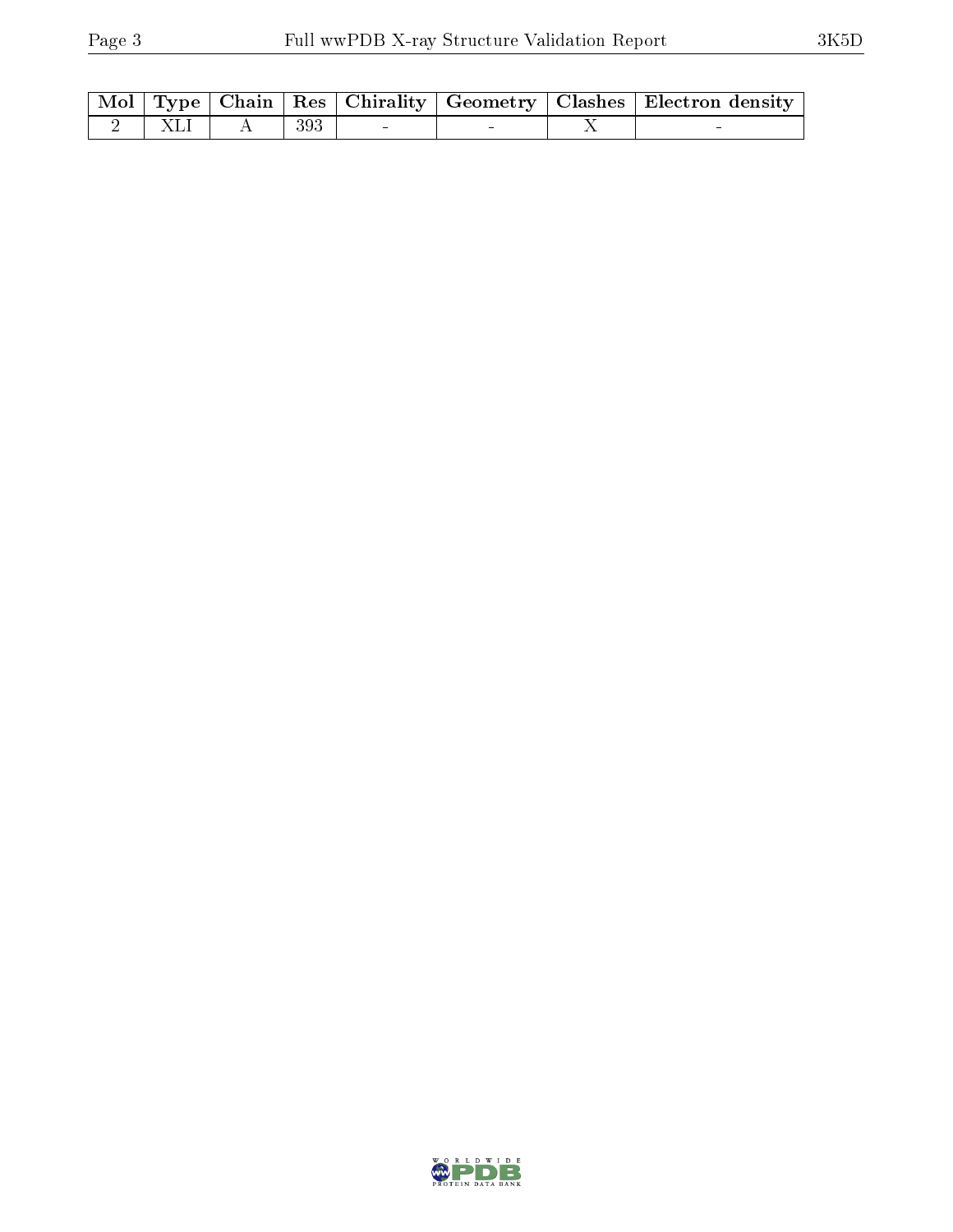# 2 Entry composition  $\left( \cdot \right)$

There are 3 unique types of molecules in this entry. The entry contains 9049 atoms, of which 0 are hydrogens and 0 are deuteriums.

In the tables below, the ZeroOcc column contains the number of atoms modelled with zero occupancy, the AltConf column contains the number of residues with at least one atom in alternate conformation and the Trace column contains the number of residues modelled with at most 2 atoms.

| Mol |     | Chain   Residues | Atoms |               |     |                  |    | $ZeroOcc \mid AltConf \mid Trace$ |  |  |
|-----|-----|------------------|-------|---------------|-----|------------------|----|-----------------------------------|--|--|
|     |     |                  | Total | $\mathcal{C}$ | N   |                  |    |                                   |  |  |
|     |     | 375              | 2953  | 1890          | 491 | 558              | 14 |                                   |  |  |
|     |     | 375              | Total | $\mathbf{C}$  | -N  | $\left( \right)$ | S  |                                   |  |  |
|     |     |                  | 2953  | 1890          | 491 | 558              | 14 |                                   |  |  |
|     |     |                  | Total | $\mathbf{C}$  | N   | $\left( \right)$ | S  |                                   |  |  |
|     | 376 | 2961             | 1896  | 492           | 559 | 14               |    |                                   |  |  |

Molecule 1 is a protein called Beta-secretase 1.

There are 6 discrepancies between the modelled and reference sequences:

| Chain  | Residue | Modelled   | Actual | Comment        | Reference         |
|--------|---------|------------|--------|----------------|-------------------|
|        | 33P     | <b>GLY</b> |        | expression tag | UNP P56817        |
|        | 34P     | <b>PRO</b> |        | expression tag | UNP P56817        |
| B      | 33P     | <b>GLY</b> |        | expression tag | UNP P56817        |
| R      | 34P     | <b>PRO</b> |        | expression tag | UNP P56817        |
| $\cap$ | 33P     | <b>GLY</b> |        | expression tag | UNP P56817        |
| C      | 34P     | <b>PRO</b> |        | expression tag | <b>UNP P56817</b> |

 Molecule 2 is N-acetyl-L-leucyl-N-[(4S,5S,7R)-8-(butylamino)-5-hydroxy-2,7-dimethyl-8-oxo octan-4-yl]-L-methioninamide (three-letter code: XLI) (formula:  $C_{27}H_{52}N_4O_5S$ ).

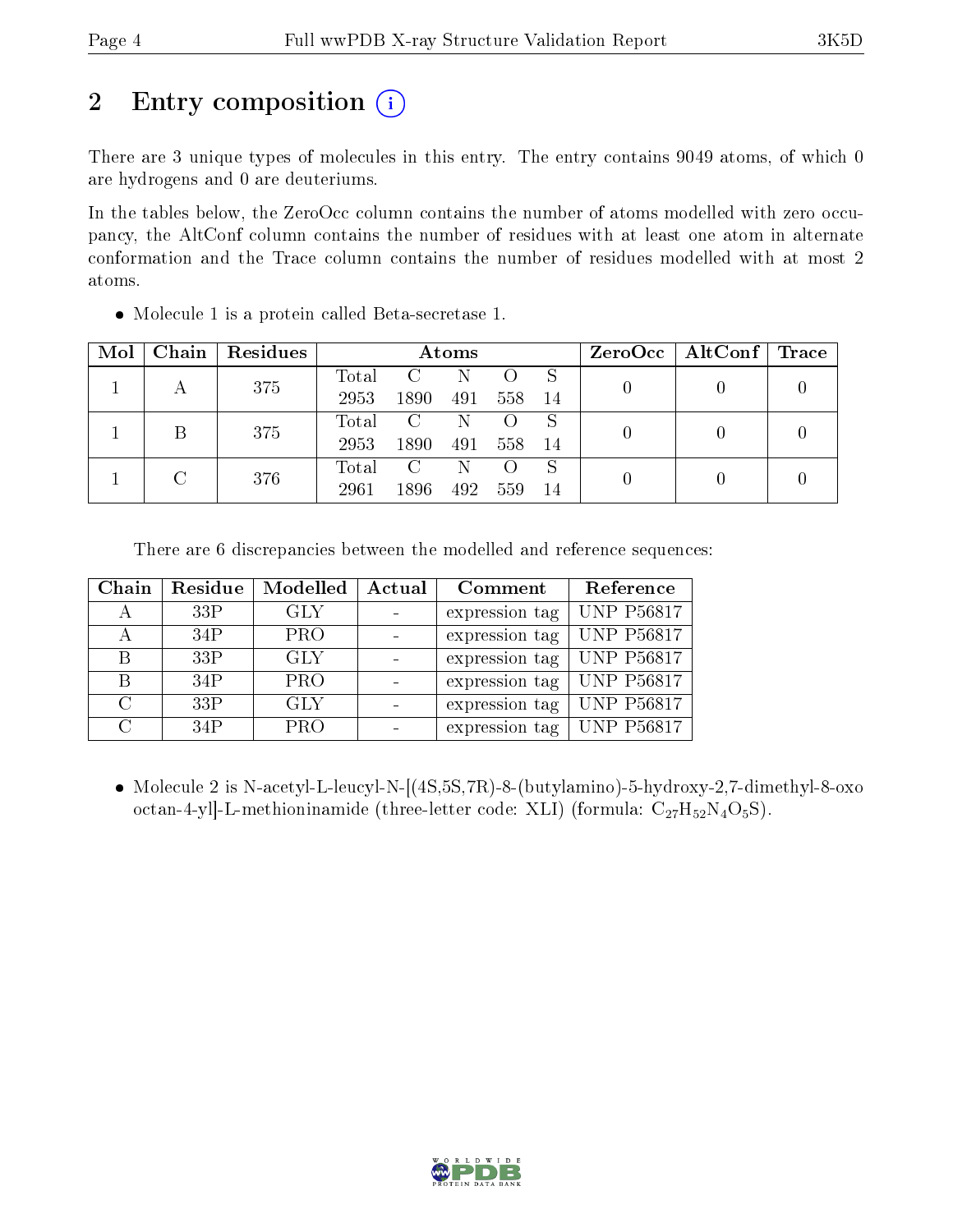

| $\bf{Mol}$ |  | $\mid$ Chain $\mid$ Residues | <b>Atoms</b>                          |               |  |  |  | ZeroOcc   AltConf |  |
|------------|--|------------------------------|---------------------------------------|---------------|--|--|--|-------------------|--|
|            |  |                              | Total C N O S                         |               |  |  |  |                   |  |
|            |  |                              | $37 \quad 27 \quad 4 \quad 5 \quad 1$ |               |  |  |  |                   |  |
|            |  |                              |                                       | Total C N O S |  |  |  |                   |  |
|            |  |                              | 37                                    | 27 4 5 1      |  |  |  |                   |  |
|            |  |                              | Total C N O S                         |               |  |  |  |                   |  |
|            |  |                              | 37                                    | 27 4 5 1      |  |  |  |                   |  |

 $\bullet\,$  Molecule 3 is water.

|   | Mol   Chain   Residues | Atoms                                 | ZeroOcc   AltConf |
|---|------------------------|---------------------------------------|-------------------|
| 3 | 25                     | Total O<br>25<br>25                   |                   |
|   | 26                     | Total<br>26<br>26                     |                   |
|   | 20                     | Total<br>$\left( \right)$<br>20<br>20 |                   |

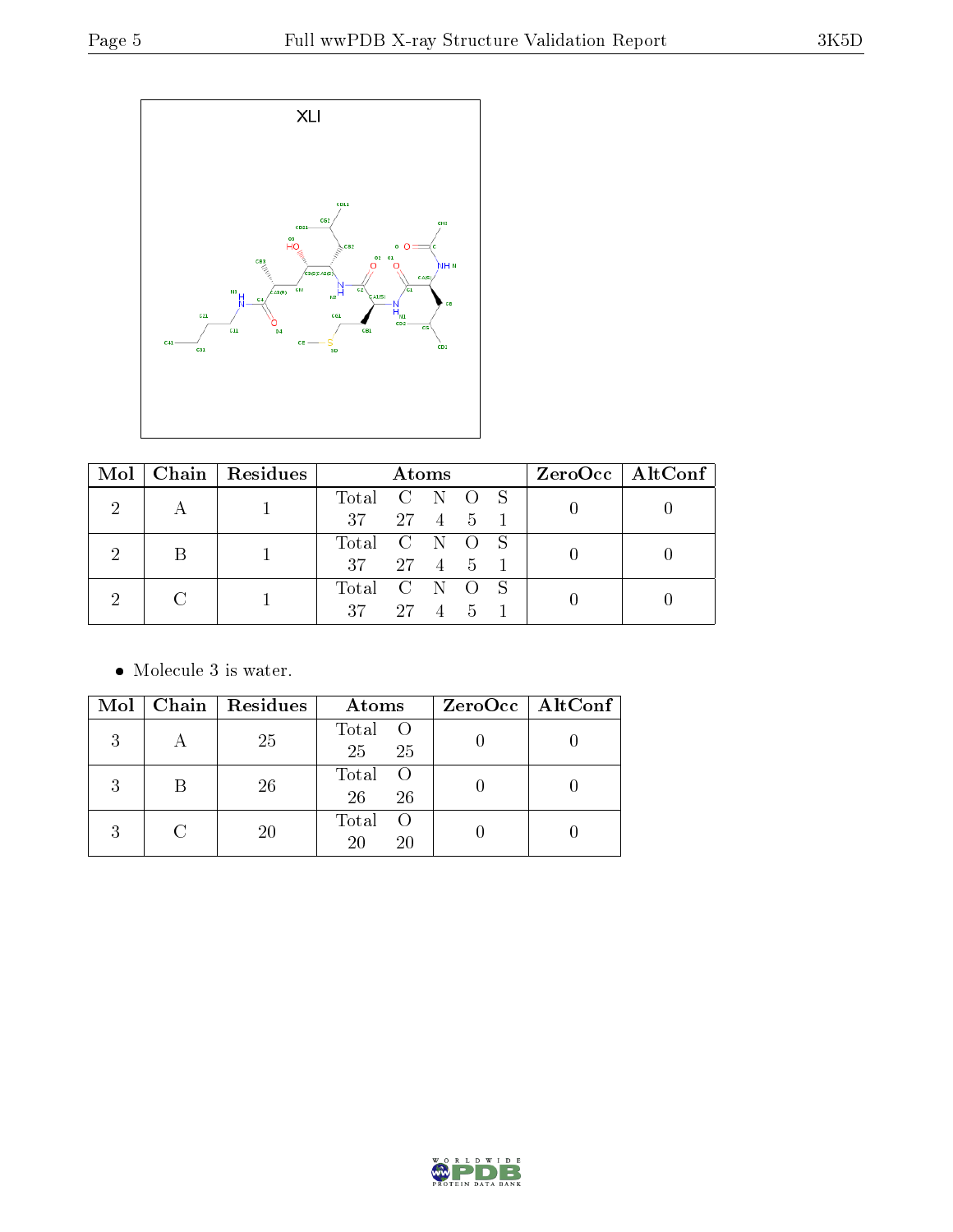# 3 Residue-property plots  $(i)$

These plots are drawn for all protein, RNA and DNA chains in the entry. The first graphic for a chain summarises the proportions of the various outlier classes displayed in the second graphic. The second graphic shows the sequence view annotated by issues in geometry and electron density. Residues are color-coded according to the number of geometric quality criteria for which they contain at least one outlier: green  $= 0$ , yellow  $= 1$ , orange  $= 2$  and red  $= 3$  or more. A red dot above a residue indicates a poor fit to the electron density (RSRZ  $> 2$ ). Stretches of 2 or more consecutive residues without any outlier are shown as a green connector. Residues present in the sample, but not in the model, are shown in grey.



• Molecule 1: Beta-secretase 1

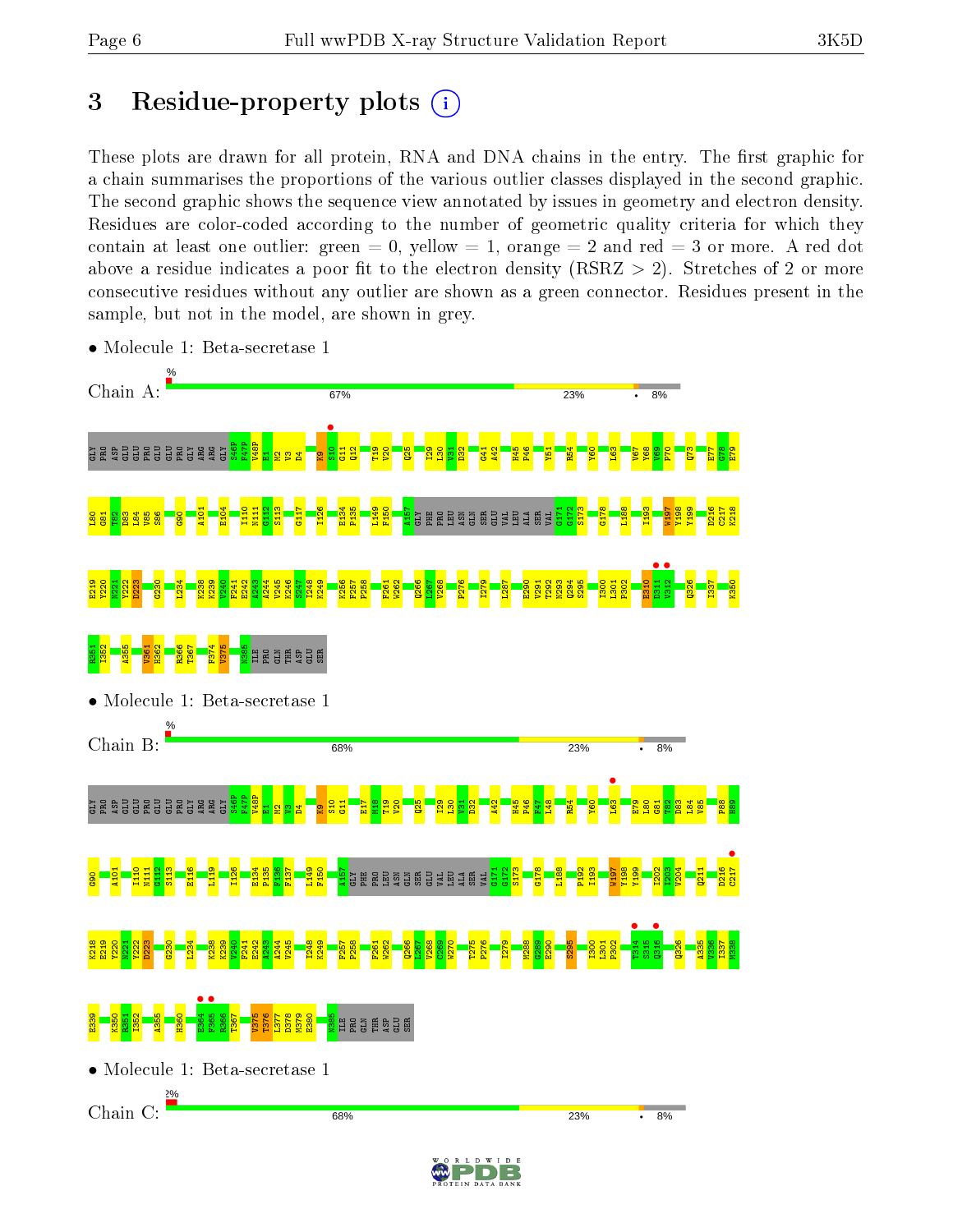

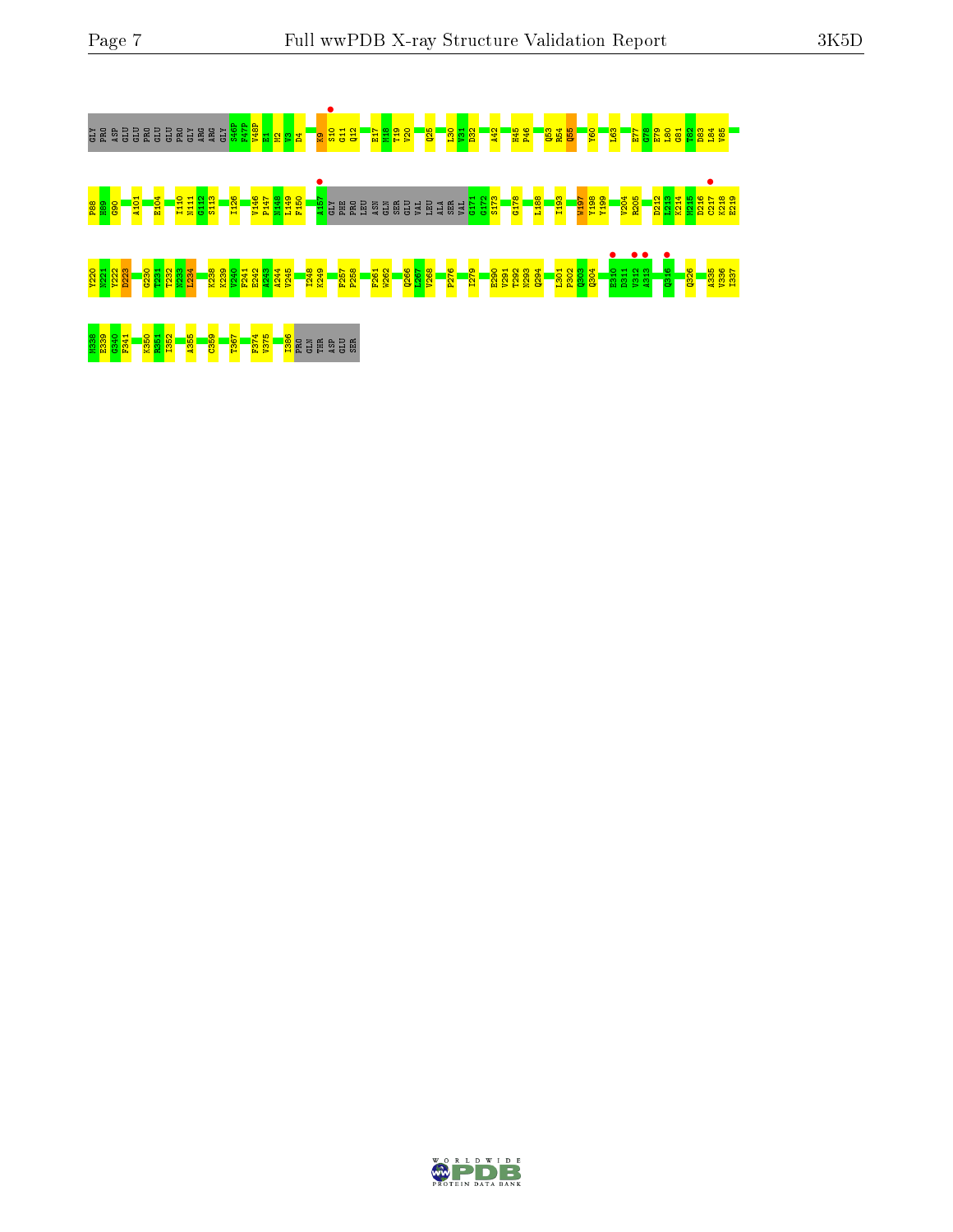# 4 Data and refinement statistics  $(i)$

| Property                                                                | Value                                                      | Source     |
|-------------------------------------------------------------------------|------------------------------------------------------------|------------|
| Space group                                                             | P 1 21 1                                                   | Depositor  |
| Cell constants                                                          | $101.30\text{\AA}$<br>$82.55\rm \AA$<br>$102.22\text{\AA}$ | Depositor  |
| a, b, c, $\alpha$ , $\beta$ , $\gamma$                                  | $90.00^\circ$<br>$104.16^{\circ}$<br>$90.00^{\circ}$       |            |
| Resolution $(A)$                                                        | $71.39 - 2.90$                                             | Depositor  |
|                                                                         | $80.04 - 2.90$                                             | <b>EDS</b> |
| $\%$ Data completeness                                                  | $99.5(71.39-2.90)$                                         | Depositor  |
| (in resolution range)                                                   | 99.6 (80.04-2.90)                                          | <b>EDS</b> |
| $R_{merge}$                                                             | 0.11                                                       | Depositor  |
| $\mathrm{R}_{sym}$                                                      | 0.11                                                       | Depositor  |
| $\langle I/\sigma(I) \rangle^{-1}$                                      | 3.36 (at $2.91\text{\AA}$ )                                | Xtriage    |
| Refinement program                                                      | <b>CNX</b>                                                 | Depositor  |
| $R, R_{free}$                                                           | 0.202<br>0.238<br>$\mathbf{A}$                             | Depositor  |
|                                                                         | 0.196<br>0.234<br>$\ddot{\phantom{a}}$                     | DCC        |
| $\mathcal{R}_{free}$ test set                                           | $3616$ reflections $(9.98\%)$                              | wwPDB-VP   |
| Wilson B-factor $(A^2)$                                                 | 54.9                                                       | Xtriage    |
| Anisotropy                                                              | 0.267                                                      | Xtriage    |
| Bulk solvent $k_{sol}(\mathrm{e}/\mathrm{A}^3),\,B_{sol}(\mathrm{A}^2)$ | 0.33, 59.0                                                 | <b>EDS</b> |
| L-test for twinning <sup>2</sup>                                        | $< L >$ = 0.48, $< L2 >$ = 0.31                            | Xtriage    |
| Estimated twinning fraction                                             | $\overline{\text{No}}$ twinning to report.                 | Xtriage    |
| $F_o, F_c$ correlation                                                  | 0.93                                                       | <b>EDS</b> |
| Total number of atoms                                                   | 9049                                                       | wwPDB-VP   |
| Average B, all atoms $(A^2)$                                            | 50.0                                                       | wwPDB-VP   |

Xtriage's analysis on translational NCS is as follows: The largest off-origin peak in the Patterson function is  $3.79\%$  of the height of the origin peak. No significant pseudotranslation is detected.

<sup>&</sup>lt;sup>2</sup>Theoretical values of  $\langle |L| \rangle$ ,  $\langle L^2 \rangle$  for acentric reflections are 0.5, 0.333 respectively for untwinned datasets, and 0.375, 0.2 for perfectly twinned datasets.



<span id="page-7-1"></span><span id="page-7-0"></span><sup>1</sup> Intensities estimated from amplitudes.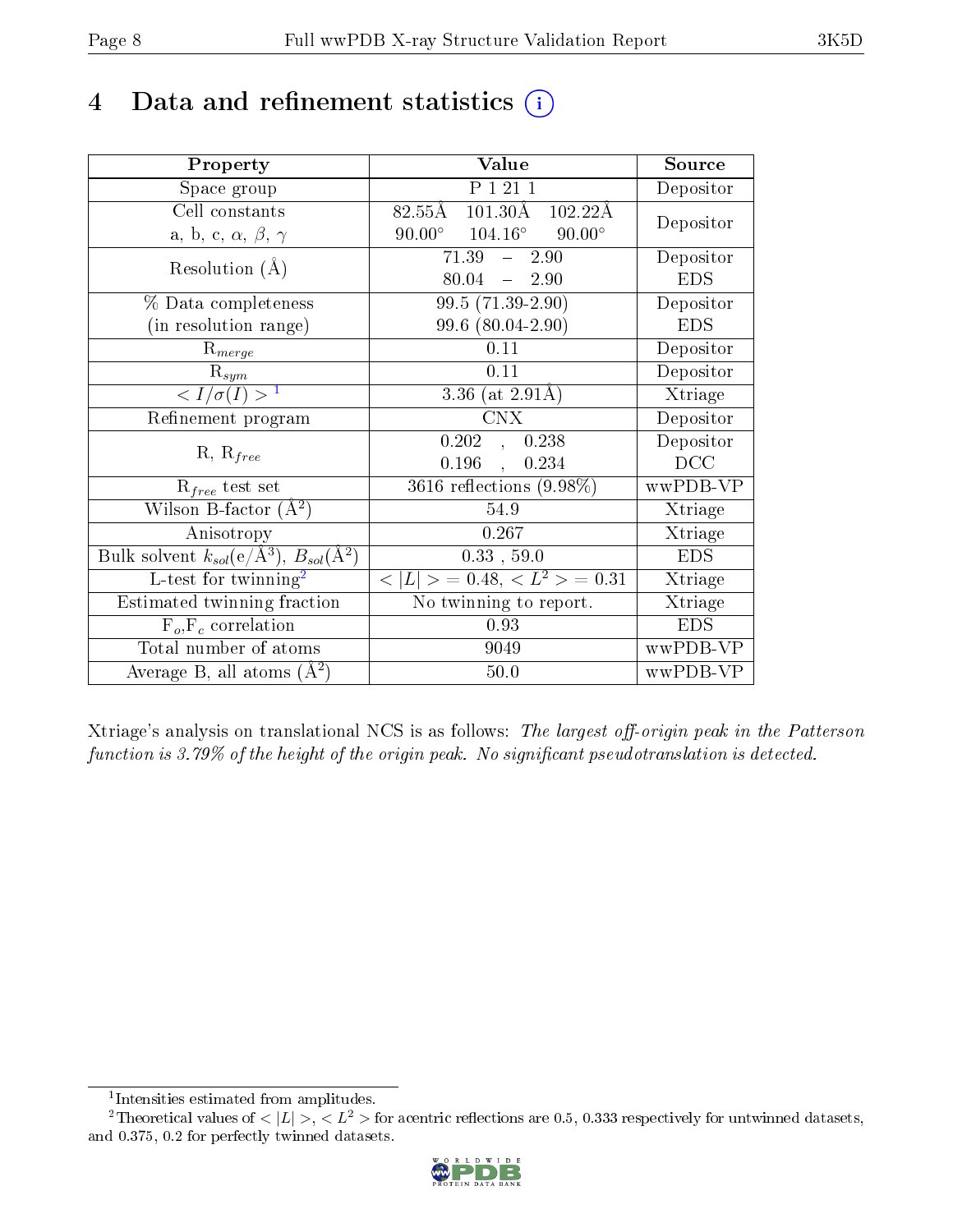# 5 Model quality  $(i)$

## 5.1 Standard geometry  $(i)$

Bond lengths and bond angles in the following residue types are not validated in this section: XLI

The Z score for a bond length (or angle) is the number of standard deviations the observed value is removed from the expected value. A bond length (or angle) with  $|Z| > 5$  is considered an outlier worth inspection. RMSZ is the root-mean-square of all Z scores of the bond lengths (or angles).

| Mol          | Chain  |      | Bond lengths | Bond angles |                              |  |
|--------------|--------|------|--------------|-------------|------------------------------|--|
|              |        | RMSZ | $\# Z  > 5$  | RMSZ        | $\vert \# \vert Z \vert > 5$ |  |
| $\mathbf{1}$ |        | 0.27 | 0/3028       | 0.48        | 0/4115                       |  |
| 1.           | R      | 0.27 | 0/3028       | 0.47        | 0/4115                       |  |
|              | $\cap$ | 0.27 | 0/3036       | 0.47        | /4126                        |  |
| All          | ΑĦ     | 0.27 | '9092        | 0.48        | 12356                        |  |

There are no bond length outliers.

There are no bond angle outliers.

There are no chirality outliers.

There are no planarity outliers.

#### 5.2 Too-close contacts  $(i)$

In the following table, the Non-H and H(model) columns list the number of non-hydrogen atoms and hydrogen atoms in the chain respectively. The H(added) column lists the number of hydrogen atoms added and optimized by MolProbity. The Clashes column lists the number of clashes within the asymmetric unit, whereas Symm-Clashes lists symmetry related clashes.

| Mol | Chain | $\bf Non-H$ | H (model) | H(added) | <b>Clashes</b> | Symm-Clashes |
|-----|-------|-------------|-----------|----------|----------------|--------------|
|     |       | 2953        |           | 2861     | 81             |              |
|     | В     | 2953        |           | 2861     | 72             |              |
|     | C     | 2961        |           | 2872     | 67             |              |
| 2   |       | 37          |           | 52       | 21             |              |
| 2   | В     | 37          |           | 52       | 19             |              |
| 2   | C     | 37          |           | 52       | 19             |              |
| 3   |       | 25          |           |          |                |              |
| 3   | В     | 26          | 0         | 0        |                |              |
| 3   | C     | 20          |           |          |                |              |
|     |       | 9049        |           | 8750     | 267            |              |

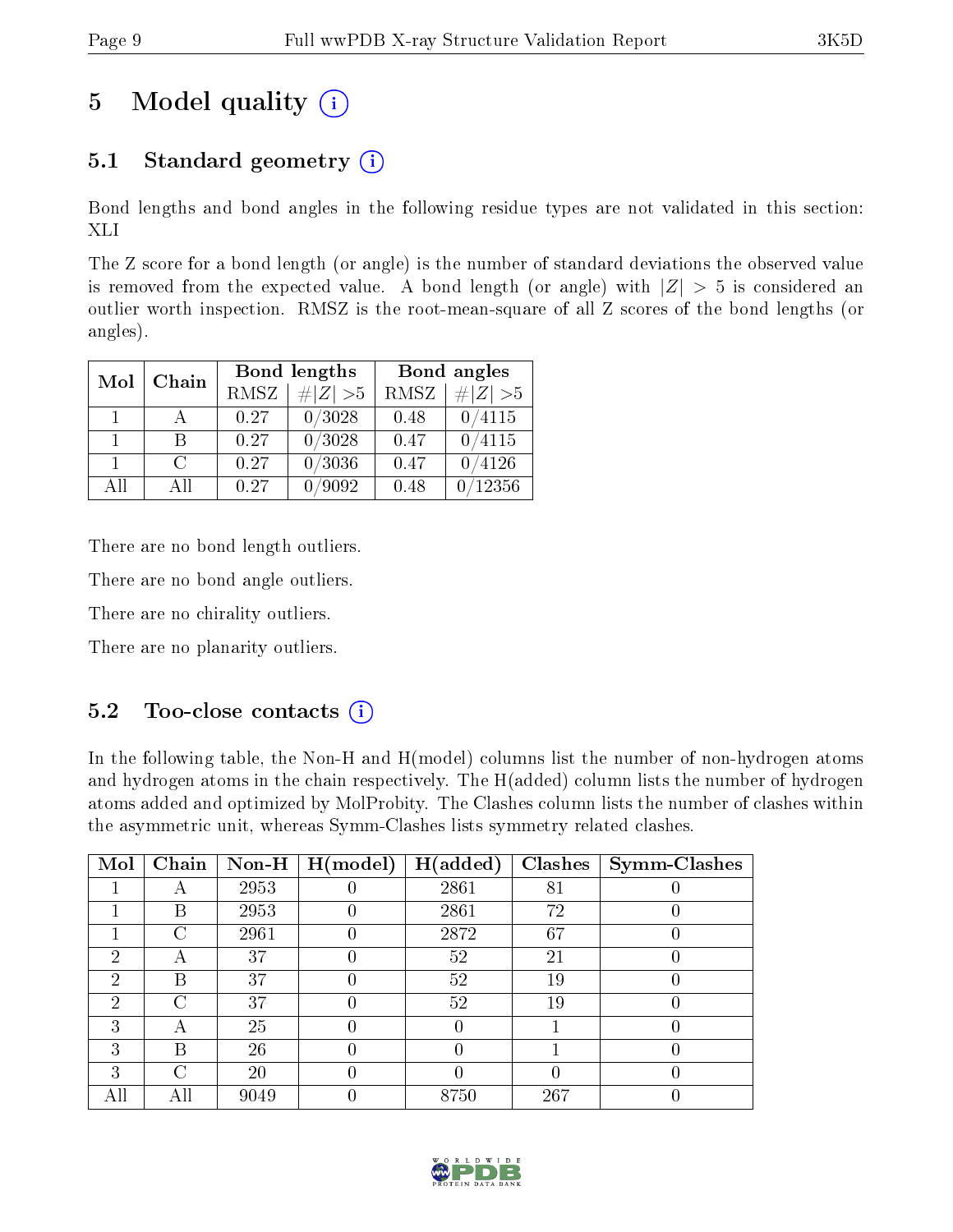The all-atom clashscore is defined as the number of clashes found per 1000 atoms (including hydrogen atoms). The all-atom clashscore for this structure is 15.

All (267) close contacts within the same asymmetric unit are listed below, sorted by their clash magnitude.

| Atom-1                      | Atom-2               | Interatomic    | Clash         |
|-----------------------------|----------------------|----------------|---------------|
|                             |                      | distance $(A)$ | overlap $(A)$ |
| 2:C:393:XLI:HD15            | 2:C:393:XLI:CD11     | 0.97           | 1.15          |
| 2:C:393:XLI:HD26            | 2:C:393:XLI:CD21     | 0.97           | 1.15          |
| 2:B:393:XLI:HD15            | 2:B:393:XLI:CD11     | 0.97           | 1.12          |
| 1: A:375: VAL:HG22          | 1:B:375:VAL:HG22     | 1.29           | 1.11          |
| 2:B:393:XLI:HD25            | 2:B:393:XLI:CD21     | 0.97           | 1.11          |
| 2:A:393:XLI:CD21            | 2:A:393:XLI:HD25     | 0.97           | 1.10          |
| 2:A:393:XLI:CD11            | 2:A:393:XLI:HD14     | 0.97           | $1.10\,$      |
| 2:C:393:XLI:HD25            | 2:C:393:XLI:CD21     | 0.97           | 1.09          |
| 1:B:4:ASP:H                 | 1:B:173:SER:HB3      | 1.13           | 1.09          |
| 2:A:393:XLI:CD11            | 2:A:393:XLI:HD16     | 0.97           | 1.08          |
| 2:B:393:XLI:HD24            | 2:B:393:XLI:CD21     | 0.97           | 1.08          |
| 2:B:393:XLI:HD26            | 2:B:393:XLI:CD21     | 0.97           | 1.08          |
| 2:B:393:XLI:CD11            | 2:B:393:XLI:HD16     | 0.97           | 1.07          |
| 2:A:393:XLI:CD21            | 2:A:393:XLI:HD24     | 0.97           | 1.06          |
| 2:A:393:XLI:CD11            | 2:A:393:XLI:HD15     | 0.97           | 1.06          |
| 2:C:393:XLI:CD11            | 2:C:393:XLI:HD16     | 0.97           | 1.06          |
| 2:C:393:XLI:HD24            | 2:C:393:XLI:CD21     | 0.97           | 1.06          |
| 2:A:393:XLI:HD26            | 2:A:393:XLI:CD21     | 0.97           | $1.05\,$      |
| 2:C:393:XLI:HD14            | 2:C:393:XLI:CD11     | 0.97           | 1.04          |
| 2:B:393:XLI:HD14            | 2: B: 393: XLI: CD11 | 0.97           | 1.03          |
| 1:A:4:ASP:H                 | 1: A:173: SER:HB3    | 1.32           | 0.94          |
| 1:B:20:VAL:HG12             | 1:1:8:5:VAL:HG22     | 1.54           | 0.89          |
| 2:A:393:XLI:HD25            | 2:A:393:XLI:HD24     | 1.58           | 0.85          |
| 2:C:393:XLI:HD24            | 2:C:393:XLI:HD25     | 1.58           | 0.85          |
| 2:C:393:XLI:HD26            | 2:C:393:XLI:HD24     | 1.58           | 0.85          |
| 2:B:393:XLI:HD24            | 2:B:393:XLI:HD26     | 1.58           | 0.85          |
| 2:A:393:XLI:HD14            | 2:A:393:XLI:HD15     | 1.58           | 0.85          |
| 2:C:393:XLI:HD14            | 2:C:393:XLI:HD16     | 1.58           | 0.85          |
| 2:B:393:XLI:HD15            | 2:B:393:XLI:HD16     | 1.58           | 0.85          |
| 2:B:393:XLI:HD25            | 2:B:393:XLI:HD26     | 1.58           | 0.85          |
| 2:C:393:XLI:HD15            | 2:C:393:XLI:HD14     | 1.58           | 0.85          |
| $1:A:291:V\overline{AL:H}B$ | 1: A:294: GLN: HG2   | 1.59           | 0.85          |
| 2:A:393:XLI:HD14            | 2:A:393:XLI:HD16     | 1.58           | 0.85          |
| 2:A:393:XLI:HD26            | 2:A:393:XLI:HD24     | 1.58           | 0.85          |
| 2:A:393:XLI:HD26            | 2:A:393:XLI:HD25     | 1.58           | 0.85          |
| 2:B:393:XLI:HD24            | 2:B:393:XLI:HD25     | 1.58           | 0.84          |
| 2:C:393:XLI:HD26            | 2:C:393:XLI:HD25     | 1.58           | 0.84          |

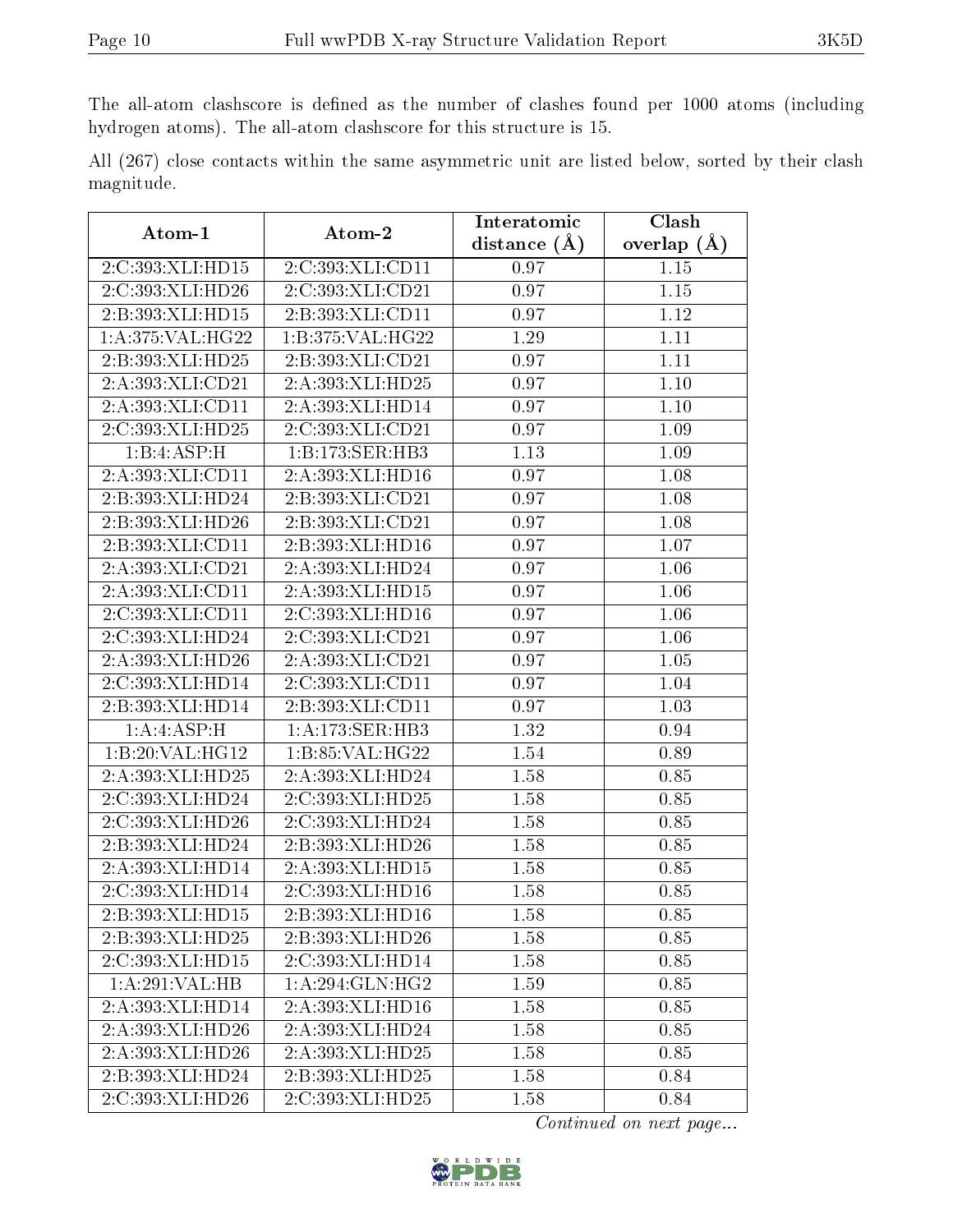| Continuata from previous page |                     | Interatomic    | Clash           |
|-------------------------------|---------------------|----------------|-----------------|
| Atom-1                        | Atom-2              | distance $(A)$ | overlap $(\AA)$ |
| 2:B:393:XLI:HD14              | 2:B:393:XLI:HD16    | 1.58           | 0.84            |
| 2:B:393:XLI:HD15              | 2:B:393:XLI:HD14    | 1.58           | 0.84            |
| 2:C:393:XLI:CG2               | 2:C:393:XLI:HD26    | 2.09           | 0.83            |
| 2:A:393:XLI:HD15              | 2:A:393:XLI:CG2     | 2.09           | 0.83            |
| 2:C:393:XLI:HD15              | 2:C:393:XLI:HD16    | 1.58           | 0.83            |
| 2:C:393:XLI:CG2               | 2:C:393:XLI:HD25    | 2.09           | 0.83            |
| 2:A:393:XLI:CG2               | 2:A:393:XLI:HD24    | 2.09           | 0.83            |
| 2:A:393:XLI:HD15              | 2:A:393:XLI:HD16    | 1.58           | 0.83            |
| 1:C:4:ASP:H                   | 1: C: 173: SER: HB3 | 1.44           | 0.83            |
| 2:A:393:XLI:CG2               | 2:A:393:XLI:HD25    | 2.09           | 0.82            |
| 2:B:393:XLI:HD24              | 2:B:393:XLI:CG2     | 2.09           | 0.82            |
| 2:B:393:XLI:HD25              | 2:B:393:XLI:CG2     | 2.09           | 0.82            |
| 2:B:393:XLI:HD26              | 2:B:393:XLI:CG2     | 2.09           | 0.82            |
| 2:A:393:XLI:HD14              | 2:A:393:XLI:CG2     | 2.09           | 0.82            |
| 2:B:393:XLI:CG2               | 2:B:393:XLI:HD14    | 2.09           | 0.82            |
| 1:A:20:VAL:HG12               | 1: A:85:VAL:HG22    | 1.62           | 0.82            |
| 2:C:393:XLI:HD15              | 2:C:393:XLI:CG2     | 2.09           | 0.81            |
| 2:C:393:XLI:CG2               | 2:C:393:XLI:HD24    | 2.09           | 0.81            |
| 2:C:393:XLI:CG2               | 2:C:393:XLI:HD16    | 2.09           | 0.81            |
| 2:A:393:XLI:HD16              | 2:A:393:XLI:CG2     | 2.09           | 0.81            |
| 2:B:393:XLI:CG2               | 2:B:393:XLI:HD15    | 2.09           | 0.81            |
| 2:B:393:XLI:CG2               | 2:B:393:XLI:HD16    | 2.09           | 0.81            |
| 2:A:393:XLI:HD26              | 2:A:393:XLI:CG2     | 2.09           | 0.81            |
| 2:C:393:XLI:CG2               | 2:C:393:XLI:HD14    | 2.09           | 0.80            |
| 1:B:4:ASP:N                   | 1:B:173:SER:HB3     | 1.96           | 0.80            |
| 1: A:310: GLU: HA             | 1:A:310:GLU:OE2     | 1.83           | 0.77            |
| 1:C:10:SER:HB3                | 1:C:339:GLU:OE1     | 1.87           | 0.75            |
| 1: A:2: MET:HG2               | 1:A:90:GLY:HA2      | 1.74           | 0.70            |
| 1:C:20:VAL:HG12               | 1:C:85:VAL:HG22     | 1.73           | 0.70            |
| 1:A:290:GLU:H                 | 1: A:294: GLN:NE2   | 1.92           | 0.67            |
| 1:C:291:VAL:H                 | 1:C:294:GLN:HE21    | 1.45           | 0.65            |
| 1:A:291:VAL:H                 | 1:A:294:GLN:HE21    | 1.45           | 0.65            |
| 1:A:361:VAL:O                 | 1:A:362:HIS:HB3     | 1.98           | 0.64            |
| 1:C:291:VAL:HB                | 1:C:294:GLN:HG2     | 1.78           | 0.64            |
| 1:A:77:GLU:HG3                | 1:C:48(P):VAL:HG12  | 1.78           | 0.64            |
| 1:B:110:ILE:HB                | 1:B:113:SER:HB3     | 1.80           | 0.64            |
| 1:B:2:MET:HG2                 | 1:B:90:GLY:HA2      | 1.79           | 0.63            |
| 1:C:2:MET:HG2                 | 1:C:90:GLY:HA2      | 1.80           | 0.62            |
| 1: A:110: ILE: HB             | 1: A:113: SER:HB3   | 1.80           | 0.62            |
| 1:B:42:ALA:CB                 | 1:B:101:ALA:HB1     | 2.29           | 0.62            |
| 1:C:9:LYS:HG2                 | 1:CI1:GLY:H         | 1.64           | 0.62            |

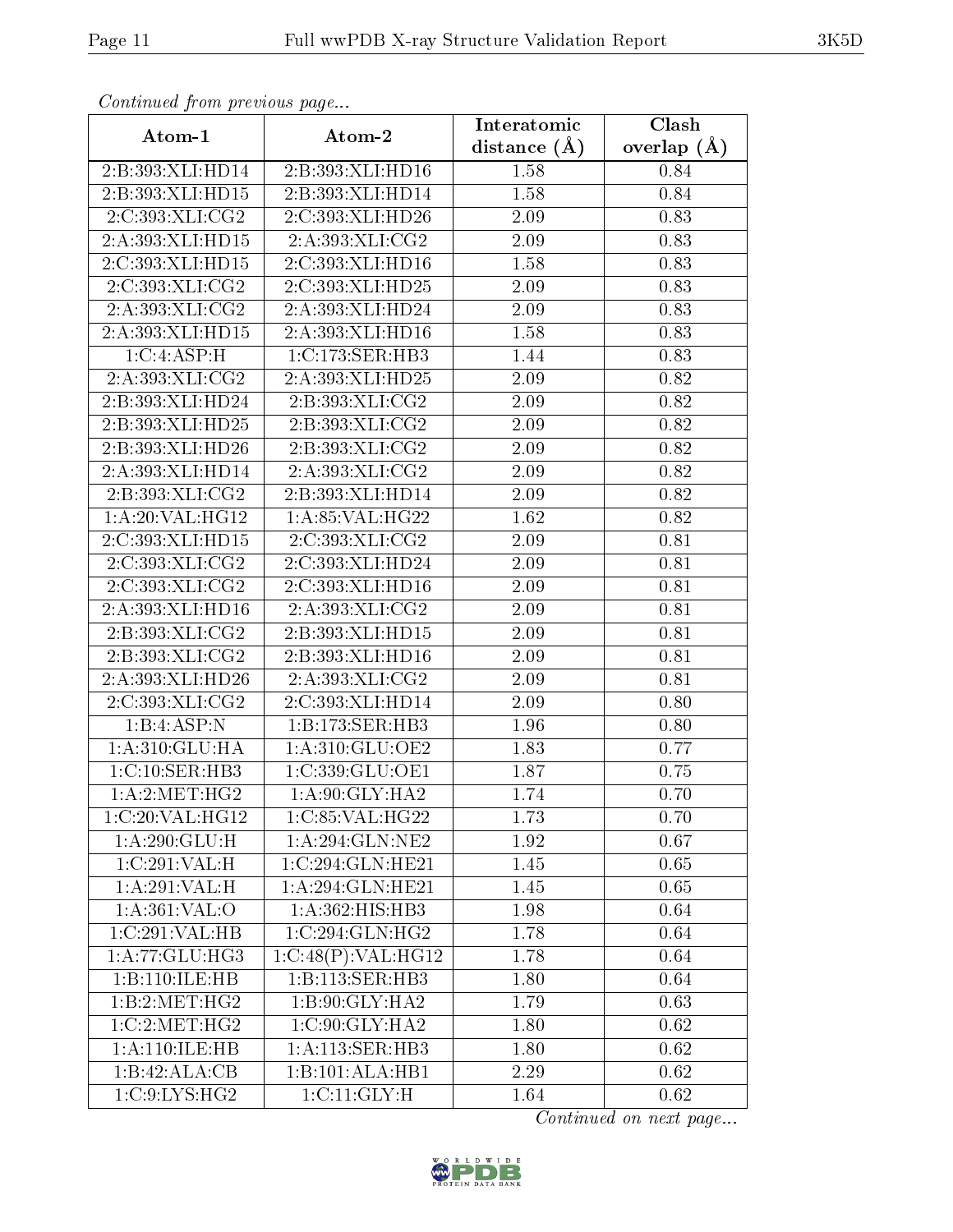| Continuata from previous page |                               | Interatomic       | Clash         |
|-------------------------------|-------------------------------|-------------------|---------------|
| Atom-1                        | Atom-2                        | distance (Å)      | overlap $(A)$ |
| 1:C:110:ILE:HB                | 1:C:113:SER:HB3               | 1.80              | 0.62          |
| 1:C:53:GLN:HB3                | 1:C:55:GLN:HE21               | 1.66              | 0.61          |
| 1: A:300: ILE: HD13           | 1: A: 337: ILE: CD1           | 2.32              | 0.60          |
| 1:C:249:LYS:HE2               | $\overline{1:C}$ :262:TRP:CD1 | 2.37              | 0.60          |
| 1:C:276:PRO:O                 | 1:C:279:ILE:HG12              | 2.01              | 0.60          |
| 1:A:366:ARG:HA                | 1:B:211:GLN:HE22              | 1.66              | 0.60          |
| 1:B:249:LYS:HE2               | 1:B:262:TRP:CD1               | 2.37              | 0.60          |
| 1:C:232:THR:O                 | 1:C:336:VAL:HG13              | 2.01              | 0.59          |
| 1:C:42:ALA:CB                 | 1:C:101:ALA:HB1               | $\overline{2.32}$ | 0.59          |
| 1: A:326: GLN: HG2            | 3:A:410:HOH:O                 | 2.02              | 0.59          |
| 1: A: 366: ARG: CA            | 1:B:211:GLN:HE22              | 2.15              | 0.59          |
| 1: A:249: LYS: HE2            | 1:A:262:TRP:CD1               | 2.37              | 0.59          |
| 1: B: 380: GLU: HG2           | 1:B:380:GLU:O                 | 2.03              | 0.59          |
| 1: A:219: GLU:OE1             | 1:A:239:LYS:HD3               | 2.02              | 0.59          |
| 1:A:4:ASP:N                   | 1:A:173:SER:HB3               | 2.11              | 0.59          |
| 1:B:276:PRO:O                 | 1:B:279:ILE:HG12              | 2.02              | 0.59          |
| 1:C:219:GLU:OE1               | 1:C:239:LYS:HD3               | 2.02              | 0.59          |
| 1:C:4:ASP:N                   | 1:C:173:SER:HB3               | 2.16              | 0.58          |
| 1:A:276:PRO:O                 | 1:A:279:ILE:HG12              | 2.04              | 0.58          |
| 1:B:376:THR:HG22              | 1:B:377:LEU:H                 | 1.67              | 0.58          |
| 1:B:204:VAL:CG2               | 1: B:376: THR: HG21           | 2.35              | 0.57          |
| 1:B:219:GLU:OE1               | 1:B:239:LYS:HD3               | 2.04              | 0.57          |
| 1:B:258:PRO:HB2               | 1:B:266:GLN:OE1               | 2.05              | 0.57          |
| 1:C:258:PRO:HB2               | 1:C:266:GLN:OE1               | 2.04              | 0.56          |
| 1: A:73: GLN: HG3             | 2:A:393:XLI:CE                | 2.35              | 0.56          |
| 1:C:188:LEU:HD23              | 1:C:355:ALA:HB2               | 1.88              | 0.56          |
| 1: B: 9: LYS: HD2             | 1: B: 9: LYS: H               | 1.71              | 0.56          |
| 1: A:301:LEU:HB3              | 1: A:302: PRO:HD2             | 1.88              | 0.56          |
| 1:B:378:ASP:OD2               | 1:B:380:GLU:HB3               | 2.06              | 0.56          |
| 1:A:291:VAL:O                 | 1: A:294: GLN: HG3            | 2.06              | 0.55          |
| 1:C:290:GLU:H                 | 1:C:294:GLN:NE2               | 2.05              | 0.55          |
| 1:B:300:ILE:HD13              | 1:B:337:ILE:CD1               | 2.37              | 0.54          |
| 1: A: 188: LEU: HD23          | 1:A:355:ALA:HB2               | 1.88              | 0.54          |
| 1: A:9: LYS: HD2              | 1: A:9: LYS:H                 | 1.72              | 0.54          |
| 1:C:216:ASP:OD1               | 1:C:218:LYS:HB2               | 2.07              | 0.54          |
| 1:B:19:THR:HA                 | 1:B:25:GLN:O                  | 2.08              | 0.54          |
| 1:B:188:LEU:HD23              | 1:B:355:ALA:HB2               | 1.90              | 0.54          |
| 1:A:45:HIS:ND1                | 1:A:46:PRO:HD2                | 2.22              | 0.53          |
| 1: B:9: LYS: HG2              | 1:B:11:GLY:H                  | 1.73              | 0.53          |
| 1:C:301:LEU:HB3               | 1:C:302:PRO:HD2               | 1.89              | 0.53          |
| 1: B:216: ASP:OD1             | 1:B:218:LYS:HB2               | 2.09              | 0.53          |

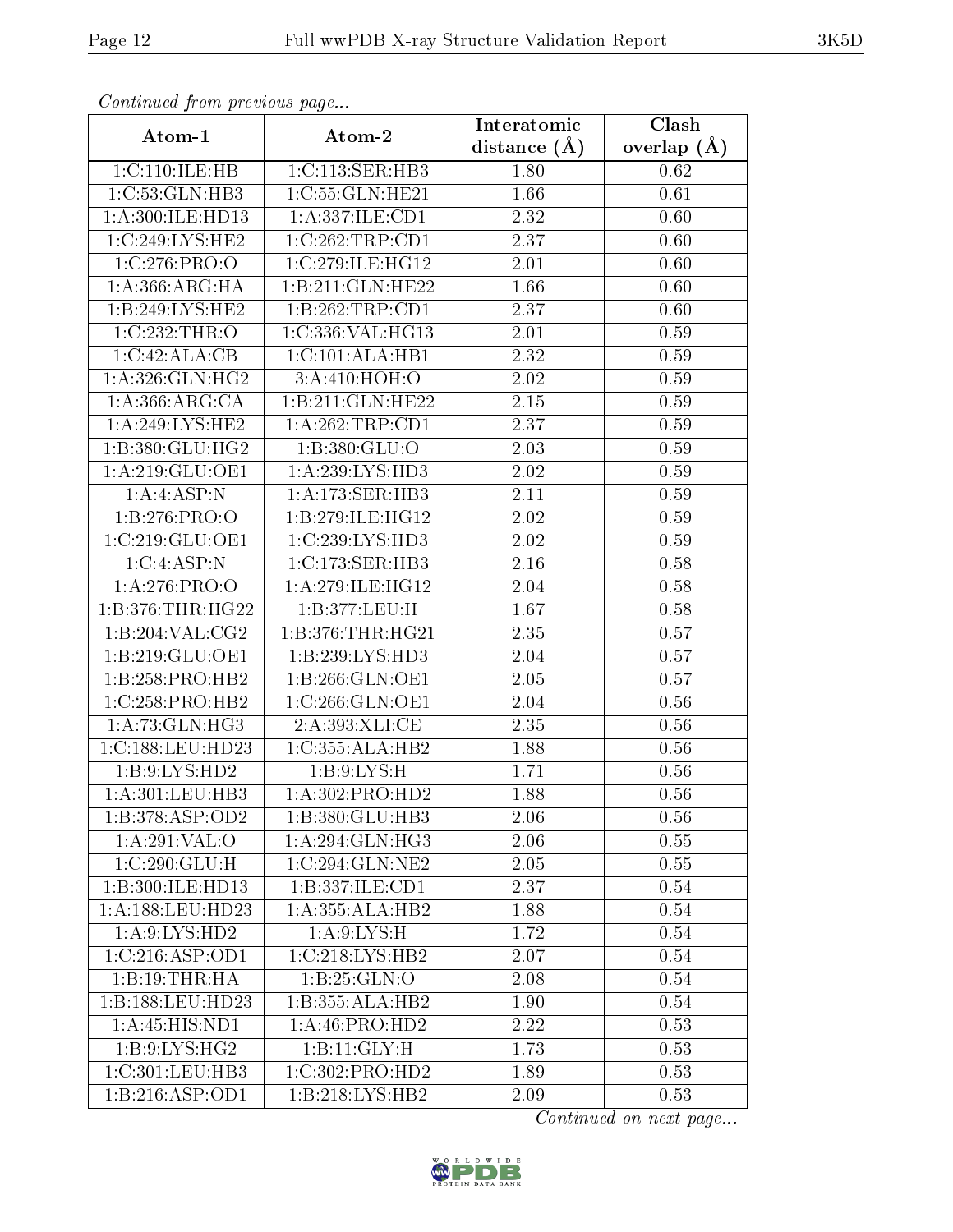| Contribution provided buyers.        |                                          | Interatomic    | Clash         |  |
|--------------------------------------|------------------------------------------|----------------|---------------|--|
| Atom-1                               | Atom-2                                   | distance $(A)$ | overlap $(A)$ |  |
| 1:A:149:LEU:C                        | 1:A:149:LEU:HD23                         | 2.29           | 0.53          |  |
| 1:A:216:ASP:OD1                      | 1: A:218: LYS: HB2                       | 2.08           | 0.53          |  |
| 1:A:32:ASP:OD1                       | 1:A:230:GLY:HA3                          | 2.09           | 0.53          |  |
| 1:C:291:VAL:O                        | 1:C:294:GLN:HG3                          | 2.08           | 0.53          |  |
| 1:C:9:LYS:HD2                        | 1:C:9:LYS:H                              | 1.74           | 0.53          |  |
| 1:B:149:LEU:HD23                     | 1:B:149:LEU:C                            | 2.29           | 0.53          |  |
| 1:C:19:THR:HA                        | 1:C:25:GLN:O                             | $2.10\,$       | 0.52          |  |
| 1: A:19:THR:HA                       | 1: A:25: GLN:O                           | 2.08           | 0.52          |  |
| 1:C:149:LEU:C                        | 1:C:149:LEU:HD23                         | 2.29           | 0.52          |  |
| 1:B:301:LEU:HB3                      | 1:B:302:PRO:HD2                          | 1.90           | 0.52          |  |
| 1:A:294:GLN:HA                       | 1:A:374:PHE:O                            | 2.10           | 0.52          |  |
| 1:B:32:ASP:OD1                       | 1:B:230:GLY:HA3                          | 2.09           | 0.52          |  |
| 1:A:242:GLU:O                        | 1:A:246:LYS:HG2                          | 2.09           | 0.52          |  |
| 1:C:32:ASP:OD1                       | $1:C:230:GLY:\overline{H} \overline{A3}$ | 2.10           | 0.52          |  |
| 1:B:45:HIS:ND1                       | 1:B:46:PRO:HD2                           | 2.25           | 0.52          |  |
| 1:A:241:PHE:O                        | 1: A:245:VAL:HG23                        | 2.10           | 0.51          |  |
| 1: A:367:THR:H                       | 1:B:211:GLN:HE22                         | 1.57           | 0.51          |  |
| 1:B:241:PHE:CG                       | 1:B:326:GLN:HB3                          | 2.46           | 0.51          |  |
| 1: A:217: CYS:HA                     | 1: A:220:TYR:CD1                         | 2.45           | 0.51          |  |
| 1: C: 12: GLN: OE1                   | 1:C:113:SER:HA                           | 2.11           | 0.51          |  |
| 1:C:217:CYS:HA                       | 1:C:220:TYR:CD1                          | 2.45           | 0.51          |  |
| 2:A:393:XLI:HD12                     | 2:A:393:XLI:H                            | 1.75           | 0.51          |  |
| 1: A:238: LYS:O                      | 1: A:242: GLU:HG2                        | 2.11           | 0.50          |  |
| $1: A: 9: \overline{\text{LYS:HG2}}$ | 1:A:11:GLY:H                             | 1.75           | 0.50          |  |
| 1:B:241:PHE:O                        | 1:B:245:VAL:HG23                         | 2.10           | 0.50          |  |
| 1:B:238:LYS:O                        | 1:B:242:GLU:HG2                          | 2.11           | 0.50          |  |
| 2:B:393:XLI:H                        | 2:B:393:XLI:HD12                         | 1.76           | 0.50          |  |
| 1:B:137:PHE:HB2                      | 3:B:403:HOH:O                            | 2.11           | 0.50          |  |
| 1:B:217:CYS:HA                       | 1:B:220:TYR:CD1                          | 2.47           | 0.50          |  |
| 1:A:222:TYR:O                        | 1:A:223:ASP:CB                           | 2.59           | 0.50          |  |
| 1:A:290:GLU:N                        | 1: A:294: GLN:NE2                        | 2.58           | 0.50          |  |
| 1:A:241:PHE:CG                       | 1: A:326: GLN:HB3                        | 2.47           | 0.50          |  |
| 1:B:17:GLU:O                         | 1:B:88:PRO:HD2                           | 2.12           | 0.50          |  |
| 1:C:241:PHE:O                        | 1:C:245:VAL:HG23                         | 2.11           | 0.49          |  |
| 1:B:288:MET:HA                       | 1:B:295:SER:OG                           | 2.12           | 0.49          |  |
| 2:C:393:XLI:H                        | 2:C:393:XLI:HD12                         | 1.78           | 0.49          |  |
| 1:C:244:ALA:O                        | 1:C:248:ILE:HG13                         | 2.12           | 0.49          |  |
| 1:C:238:LYS:O                        | 1:C:242:GLU:HG2                          | 2.12           | 0.49          |  |
| 1:C:193:ILE:O                        | 1:C:350:LYS:HE2                          | 2.12           | 0.49          |  |
| 1:C:241:PHE:CG                       | 1:C:326:GLN:HB3                          | 2.47           | 0.49          |  |
| 1:C:234:LEU:HB2                      | $1:C:336:\overline{\mathrm{VAL}}:HG21$   | 1.95           | 0.48          |  |

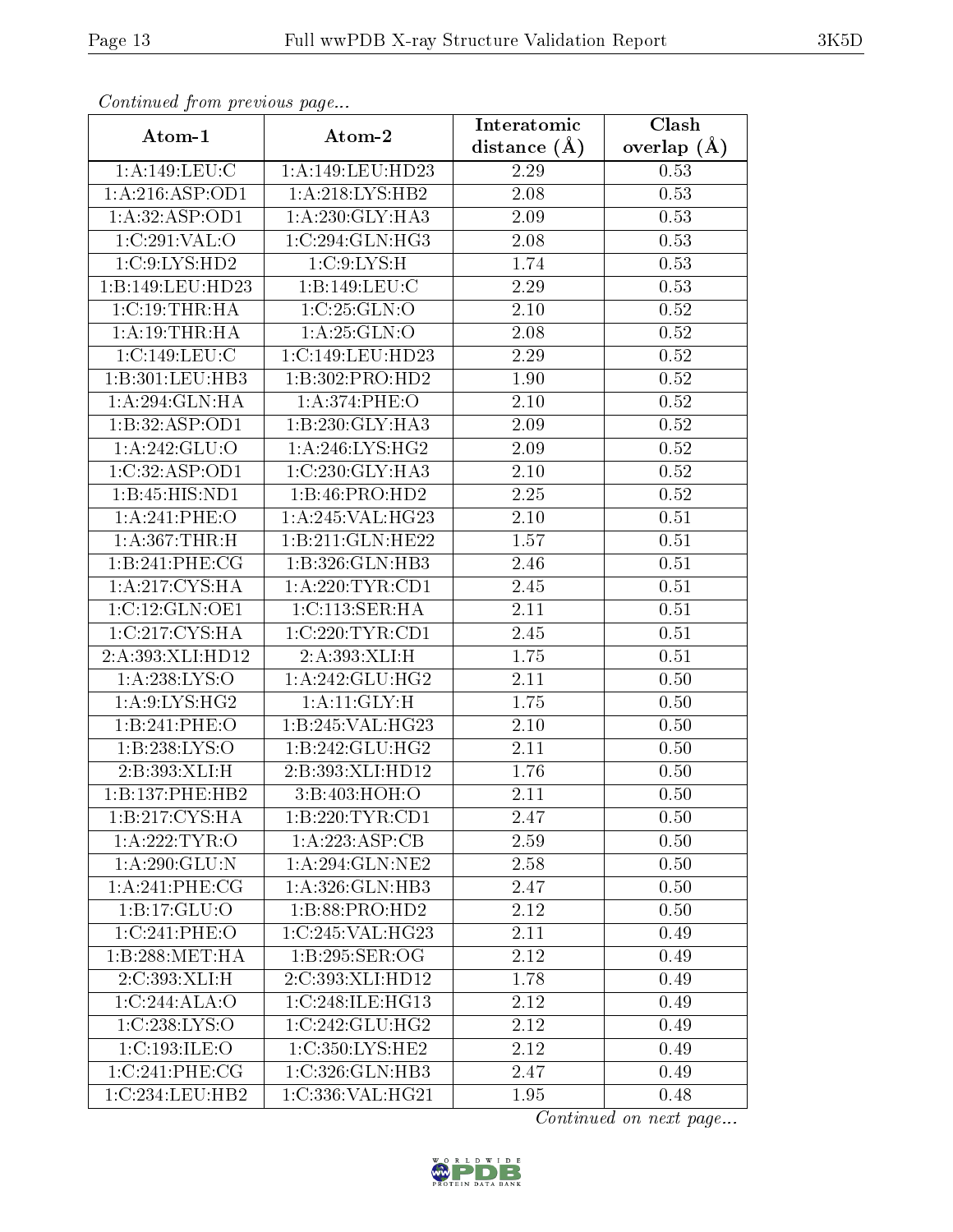| continuou provisious pago           |                    | Interatomic    | Clash         |  |
|-------------------------------------|--------------------|----------------|---------------|--|
| Atom-1                              | Atom-2             | distance $(A)$ | overlap $(A)$ |  |
| 1:A:193:ILE:O                       | 1:A:350:LYS:HE2    | 2.13           | 0.48          |  |
| 1:A:244:ALA:O                       | 1:A:248:ILE:HG13   | 2.13           | 0.48          |  |
| 1:A:367:THR:H                       | 1:B:211:GLN:NE2    | $2.10\,$       | 0.48          |  |
| 1:B:63:LEU:HG                       | 1:B:81:GLY:HA2     | 1.95           | 0.48          |  |
| 1:A:293:ASN:O                       | 1:A:375:VAL:HA     | 2.13           | 0.48          |  |
| 1: A: 366: ARG: HG2                 | 1:B:211:GLN:OE1    | 2.14           | 0.48          |  |
| 1:C:261:PHE:CD1                     | 1:C:268:VAL:HG23   | 2.49           | 0.48          |  |
| 1:A:29:ILE:HD12                     | 1:A:117:GLY:HA3    | 1.96           | 0.47          |  |
| 1:B:54:ARG:HD2                      | 1: B:60: TYR: CZ   | 2.49           | 0.47          |  |
| 1: B:261:PHE:CD1                    | 1:B:268:VAL:HG23   | 2.50           | 0.47          |  |
| 1:A:54:ARG:HD2                      | 1: A:60: TYR: CZ   | 2.50           | 0.47          |  |
| 1:B:193:ILE:O                       | 1:B:350:LYS:HE2    | 2.13           | 0.47          |  |
| 1:A:261:PHE:CD1                     | 1: A:268: VAL:HG23 | 2.50           | 0.47          |  |
| 1: A:3: VAL:O                       | 1:A:ASP:HB2        | 2.15           | 0.47          |  |
| 1:C:258:PRO:O                       | 1:C:261:PHE:HB3    | 2.15           | 0.47          |  |
| 1:C:63:LEU:HG                       | 1: C:81: GLY:HA2   | 1.97           | 0.47          |  |
| 1:B:335:ALA:O                       | 1:B:339:GLU:HG3    | 2.14           | 0.47          |  |
| 1:C:222:TYR:O                       | 1:C:223:ASP:CB     | 2.62           | 0.46          |  |
| 1:C:83:ASP:OD1                      | 1:C:84:LEU:N       | 2.48           | 0.46          |  |
| 1:B:244:ALA:O                       | 1:B:248:ILE:HG13   | 2.16           | 0.46          |  |
| 1:C:54:ARG:HD2                      | 1:C:60:TYR:CZ      | 2.50           | 0.46          |  |
| 1:B:10:SER:HB3                      | 1:B:339:GLU:OE1    | 2.15           | 0.46          |  |
| 1:C:290:GLU:N                       | 1:C:294:GLN:NE2    | 2.63           | 0.46          |  |
| 1:C:9:LYS:N                         | 1:C:9:LYS:HE3      | 2.31           | 0.46          |  |
| 1:B:360:HIS:O                       | 1:B:360:HIS:ND1    | 2.49           | 0.46          |  |
| 1: A:12: GLN: HE21                  | 1:A:110:ILE:HG21   | 1.81           | 0.46          |  |
| 1: A: 149: LEU: HD23                | 1:A:150:PHE:N      | 2.31           | 0.46          |  |
| 1: A:63:LEU:HG                      | 1: A:81: GLY:HA2   | 1.97           | 0.46          |  |
| 1:B:197:TRP:N                       | 1:B:197:TRP:CD1    | 2.83           | 0.46          |  |
| 1:A:77:GLU:HB2                      | 1:A:104:GLU:HB2    | 1.99           | 0.45          |  |
| 1: A:366: ARG: HA                   | 1:B:211:GLN:NE2    | 2.31           | 0.45          |  |
| 1:B:222:TYR:O                       | 1:B:223:ASP:CB     | 2.63           | 0.45          |  |
| $1:A:287:\overline{\textrm{LEU:O}}$ | 1:A:295:SER:HB2    | 2.15           | 0.45          |  |
| 1:C:149:LEU:HD23                    | 1:C:150:PHE:N      | 2.31           | 0.45          |  |
| 1: A:83: ASP:OD1                    | 1: A:84:LEU: N     | 2.48           | 0.45          |  |
| 1: A:9: LYS: HE3                    | 1: A:9:LYS:N       | 2.31           | 0.45          |  |
| 1: A:41: GLY:O                      | 1: A:51:TYR:HB2    | 2.17           | 0.45          |  |
| 1:B:258:PRO:O                       | 1:B:261:PHE:HB3    | 2.16           | 0.45          |  |
| 1:B:301:LEU:HD11                    | 1:B:367:THR:HA     | 1.98           | 0.45          |  |
| 1: B: 9: LYS: HE3                   | 1: B:9: LYS:N      | 2.32           | 0.44          |  |
| $1:C:197$ : TRP:N                   | 1:C:197:TRP:CD1    | 2.85           | 0.44          |  |

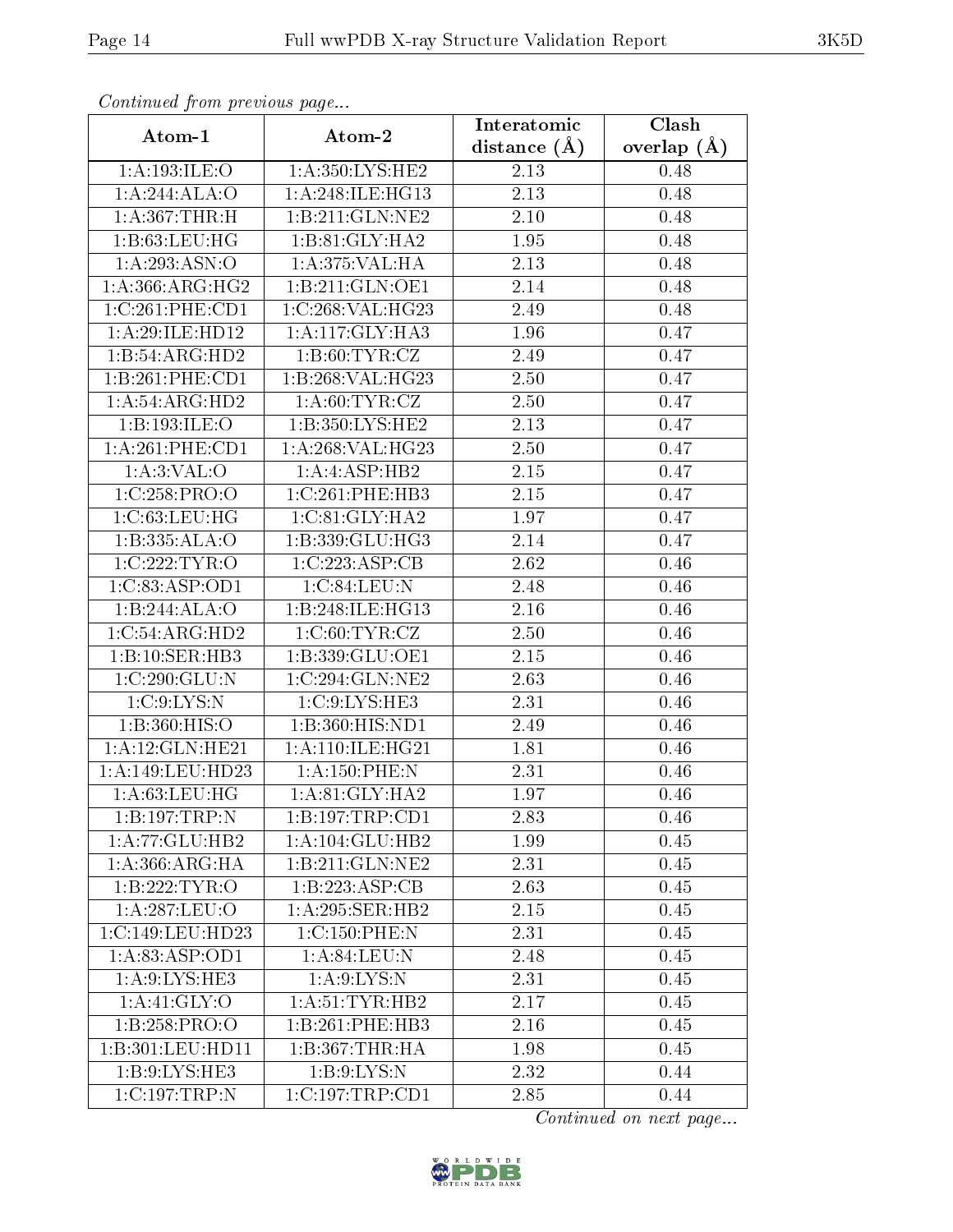| Continually from providuo puga |                     | Interatomic       | Clash         |
|--------------------------------|---------------------|-------------------|---------------|
| Atom-1                         | Atom-2              | distance $(A)$    | overlap $(A)$ |
| 1:C:63:LEU:HD12                | 1:C:80:LEU:HB3      | 1.99              | 0.44          |
| 1:C:17:GLU:O                   | 1:C:88:PRO:HD2      | 2.17              | 0.44          |
| 1:B:29:ILE:HG21                | 1:B:119:LEU:HB2     | 2.00              | 0.44          |
| 1:C:9:LYS:HG2                  | 1:C:11:GLY:N        | 2.32              | 0.44          |
| 1:B:149:LEU:HD23               | 1:B:150:PHE:N       | 2.32              | 0.44          |
| 1:C:292:THR:O                  | 1:C:293:ASN:HB2     | 2.16              | 0.44          |
| 1: A:301: LEU:HD11             | 1: A:367:THR:HA     | 1.99              | 0.44          |
| 1: A:258: PRO:O                | 1:A:261:PHE:HB3     | 2.17              | 0.44          |
| 1:C:45:HIS:ND1                 | 1:C:46:PRO:HD2      | 2.33              | 0.44          |
| 1:A:258:PRO:HB2                | 1: A:266: GLN:OE1   | 2.17              | 0.44          |
| 1:B:83:ASP:OD1                 | 1:B:84:LEU:N        | 2.49              | 0.44          |
| 1:B:202:ILE:HD12               | 1: B:379:MET:CE     | 2.47              | 0.43          |
| 1:C:204:VAL:O                  | 1:C:205:ARG:HB2     | 2.17              | 0.43          |
| 1: A:246: LYS: HA              | 1: A:246: LYS: HE2  | 2.00              | 0.43          |
| 1: A:256: LYS: HA              | 1:A:256:LYS:HD2     | 1.61              | 0.43          |
| 1:A:73:GLN:HG3                 | 2:A:393:XLI:HE3     | 2.00              | 0.43          |
| 1:C:301:LEU:HD11               | 1:C:367:THR:HA      | 1.98              | 0.43          |
| 1:A:45:HIS:CE1                 | 1:A:46:PRO:HD2      | 2.53              | 0.43          |
| 1:C:197:TRP:CG                 | 1:C:198:TYR:N       | 2.86              | 0.43          |
| 1:C:337:ILE:O                  | 1:C:341:PHE:HD1     | 2.02              | 0.43          |
| 1:A:197:TRP:CD1                | 1: A: 197: TRP: N   | 2.84              | 0.43          |
| 1: A:63:LEU:HD12               | 1:A:80:LEU:HB3      | 2.01              | 0.43          |
| 1:B:204:VAL:HG23               | 1:B:376:THR:HG21    | 2.00              | 0.43          |
| 1:A:134:GLU:HA                 | 1: A: 135: PRO: HD3 | $\overline{1.86}$ | 0.43          |
| 1:B:63:LEU:HD12                | 1:B:80:LEU:HB3      | 2.01              | 0.43          |
| 1:B:197:TRP:CG                 | 1:B:198:TYR:N       | 2.86              | 0.43          |
| 1:C:294:GLN:HA                 | 1:C:374:PHE:O       | 2.19              | 0.43          |
| 1: A: 197: TRP: CG             | 1: A: 198: TYR: N   | 2.87              | 0.43          |
| 1:B:126:ILE:HG23               | 1:B:197:TRP:HB2     | 2.00              | 0.43          |
| 1:C:199:TYR:HB3                | 1:C:352:ILE:HD11    | 2.01              | 0.43          |
| 1:B:202:ILE:HD12               | 1: B:379:MET:HG2    | 2.01              | 0.42          |
| 1:B:63:LEU:HD12                | 1: B:81: GLY:N      | 2.34              | 0.42          |
| 1:C:63:LEU:HD12                | 1:C:81:GLY:N        | 2.33              | 0.42          |
| 1: A:367:THR:N                 | 1:B:211:GLN:HE22    | 2.18              | 0.42          |
| 1: A:67: VAL:HG22              | 1: A:68: TYR:N      | 2.35              | 0.42          |
| 1:B:45:HIS:CE1                 | 1:B:46:PRO:HD2      | 2.54              | 0.42          |
| 1:C:126:ILE:HG23               | 1:C:197:TRP:HB2     | 2.01              | 0.42          |
| 1: A:300: ILE: HD13            | 1:A:337:ILE:HD13    | 2.02              | 0.42          |
| 1: A:54: ARG:HH12              | 1:A:79:GLU:HG3      | 1.84              | 0.42          |
| 1:C:42:ALA:HB2                 | 1:C:101:ALA:HB1     | 2.02              | 0.42          |
| 1:B:48:LEU:HD22                | 1:B:116:GLU:HB3     | 2.01              | 0.42          |

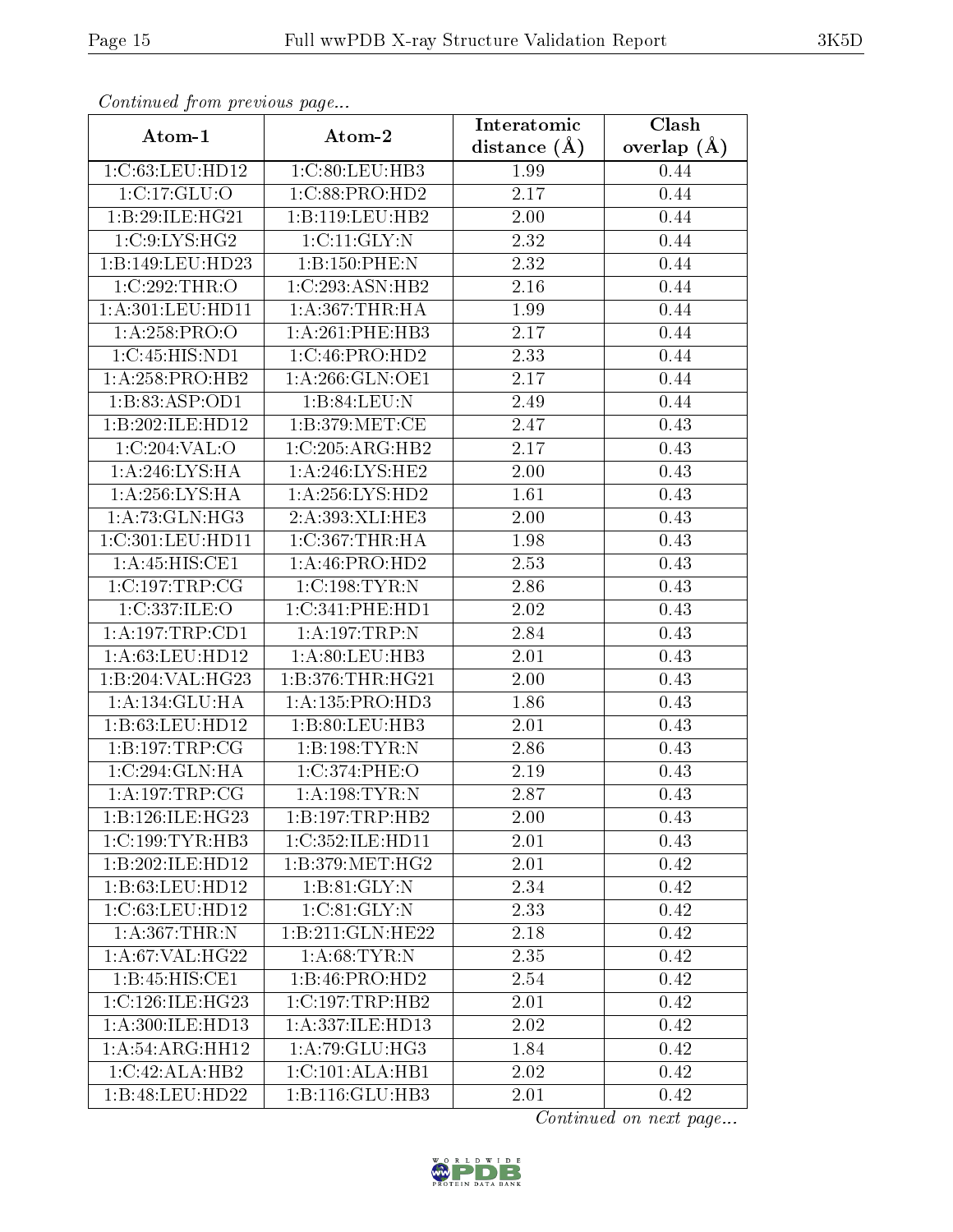|                     | $\mathbf{r}$ $\mathbf{v}$ | Interatomic       | Clash             |
|---------------------|---------------------------|-------------------|-------------------|
| Atom-1              | Atom-2                    | distance $(A)$    | overlap $(\AA)$   |
| 1: A:126: ILE: HG23 | 1: A:197:TRP:HB2          | 2.01              | 0.42              |
| 1: A:68:TYR:OH      | 1:A:70:PRO:HB3            | $\overline{2.20}$ | $\overline{0.41}$ |
| 1:B:149:LEU:HD22    | 1:B:178:GLY:HA2           | 2.02              | 0.41              |
| 1:C:146:VAL:HA      | 1:C:147:PRO:HD3           | 1.92              | 0.41              |
| $1:A:42:ALA:C$ B    | 1:A:101:ALA:HB1           | 2.50              | 0.41              |
| 1: A: 199: TYR: HB3 | 1: A: 352: ILE: HD11      | 2.02              | 0.41              |
| 1:B:134:GLU:HA      | 1:B:135:PRO:HD3           | 1.86              | 0.41              |
| 1:B:199:TYR:HB3     | 1:B:352:ILE:HD11          | 2.01              | 0.41              |
| 1:B:204:VAL:HG21    | 1:B:376:THR:HG21          | 2.00              | 0.41              |
| 1:C:149:LEU:HD22    | 1:C:178:GLY:HA2           | 2.03              | 0.41              |
| 1:C:77:GLU:HB2      | 1:C:104:GLU:HB2           | 2.02              | 0.41              |
| 1:C:386:ILE:HG22    | 1:C:386:ILE:O             | 2.21              | 0.41              |
| 1:A:149:LEU:HD22    | 1:A:178:GLY:CA            | 2.51              | 0.41              |
| 1: A:291: VAL:HG12  | 1:A:292:THR:N             | 2.36              | 0.41              |
| 1:B:376:THR:HG22    | 1:B:377:LEU:N             | 2.35              | 0.41              |
| 1:B:54:ARG:HH12     | 1:B:79:GLU:HG3            | 1.85              | 0.41              |
| 1:A:149:LEU:HD22    | 1:A:178:GLY:HA2           | 2.03              | 0.41              |
| 1:A:63:LEU:HD12     | 1: A:81: GLY:N            | 2.36              | 0.41              |
| 1:C:335:ALA:O       | 1:C:339:GLU:HG3           | 2.21              | 0.40              |
| 1:B:192:PRO:HG3     | 1:B:290:GLU:HA            | 2.02              | 0.40              |
| 1:C:54:ARG:HH12     | 1:C:79:GLU:HG3            | $\overline{1.85}$ | $\overline{0.40}$ |
| 1: A:77: GLU: CG    | 1:C:48(P):VAL:HG12        | 2.46              | 0.40              |
| 1:B:270:TRP:CE3     | 1:B:275:THR:HG23          | 2.56              | 0.40              |
| 1:C:212:ASP:CG      | 1:C:214:LYS:H             | $\overline{2.25}$ | 0.40              |
| 1:C:359:CYS:SG      | 1:C:359:CYS:O             | 2.80              | 0.40              |

There are no symmetry-related clashes.

## 5.3 Torsion angles  $(i)$

#### 5.3.1 Protein backbone (i)

In the following table, the Percentiles column shows the percent Ramachandran outliers of the chain as a percentile score with respect to all X-ray entries followed by that with respect to entries of similar resolution.

The Analysed column shows the number of residues for which the backbone conformation was analysed, and the total number of residues.

| $\mathrm{Mol}\mid\mathrm{Chain}$ | Analysed         | <b>Favoured</b>       |            |          | Allowed   Outliers   Percentiles |
|----------------------------------|------------------|-----------------------|------------|----------|----------------------------------|
|                                  | $371/408$ (91\%) | $\pm$ 350 (94%) $\pm$ | 20 $(5\%)$ | $1(0\%)$ | <b>P</b> 71<br> 41               |

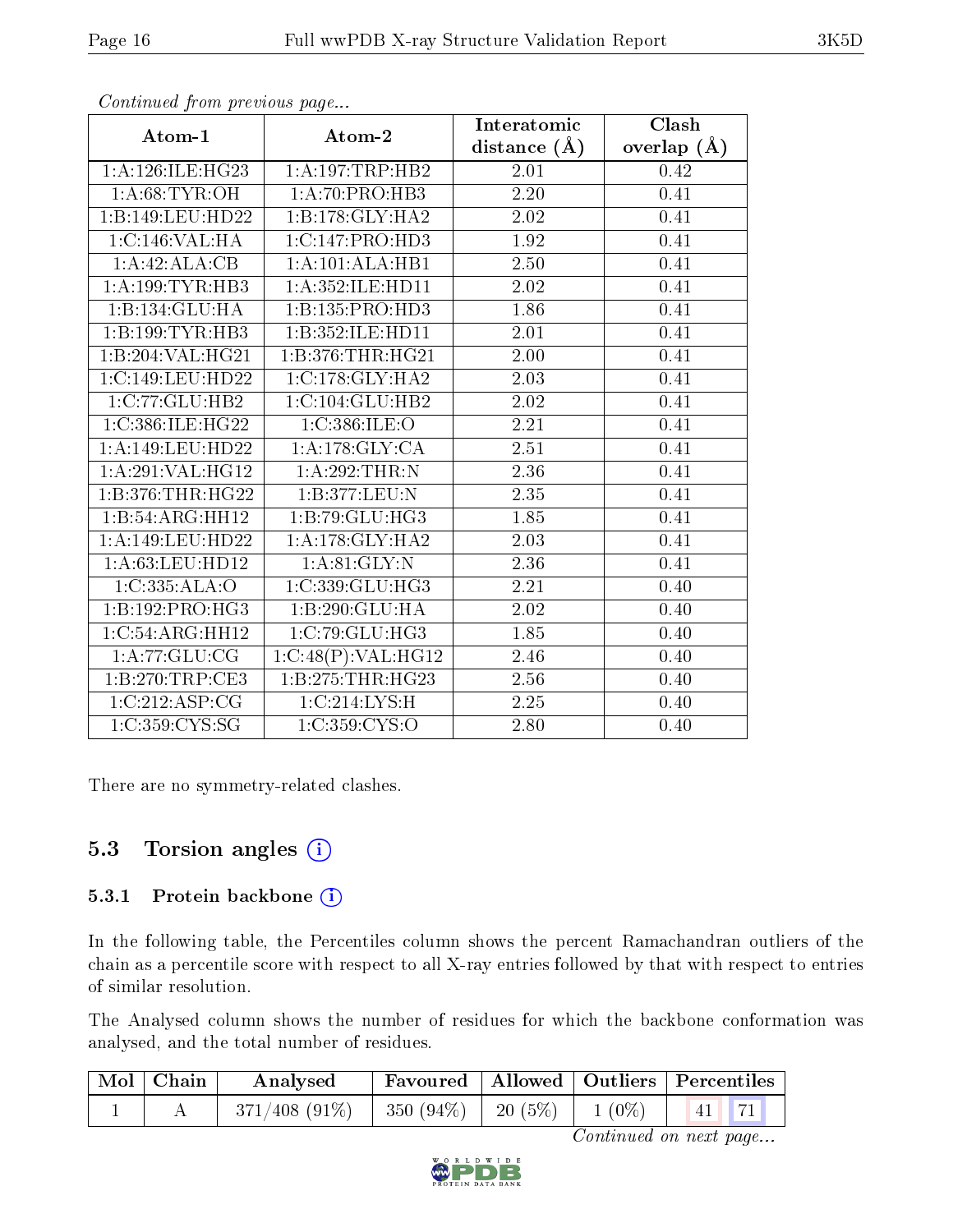|     |       | contentable provided page |              |                    |          |             |
|-----|-------|---------------------------|--------------|--------------------|----------|-------------|
| Mol | Chain | Analysed                  | Favoured     | Allowed   Outliers |          | Percentiles |
|     |       | $371/408$ (91\%)          | $345(93\%)$  | 25(7%)             | $1(0\%)$ | 71<br>41    |
|     |       | $372/408$ (91\%)          | 351 $(94\%)$ | $20(5\%)$          | $1(0\%)$ | 71<br>41    |
| All | All   | $1114/1224$ (91\%)        | $1046(94\%)$ | 65(6%)             | $3(0\%)$ | 771<br>41   |

All (3) Ramachandran outliers are listed below:

| Mol | Chain | $\operatorname{Res}% \left( \mathcal{N}\right) \equiv\operatorname{Res}(\mathcal{N}_{0},\mathcal{N}_{0})$ | 'ype |
|-----|-------|-----------------------------------------------------------------------------------------------------------|------|
|     |       | 223                                                                                                       |      |
|     |       | 223                                                                                                       |      |
|     |       | 223                                                                                                       |      |

#### 5.3.2 Protein sidechains  $\left( \widehat{\mathbf{i}} \right)$

In the following table, the Percentiles column shows the percent sidechain outliers of the chain as a percentile score with respect to all X-ray entries followed by that with respect to entries of similar resolution.

The Analysed column shows the number of residues for which the sidechain conformation was analysed, and the total number of residues.

| Mol | Chain         | Analysed         | Rotameric   | Outliers   | Percentiles |    |
|-----|---------------|------------------|-------------|------------|-------------|----|
|     |               | $320/348$ (92\%) | 309 $(97%)$ | 11 $(3\%)$ | 37          | 71 |
|     | B.            | $320/348$ (92%)  | 310 $(97%)$ | $10(3\%)$  | 40          | 74 |
|     | $\mathcal{C}$ | $321/348$ (92%)  | 312 (97%)   | $9(3\%)$   | 43          | 76 |
| All | All           | $961/1044(92\%)$ | 931 $(97%)$ | $30(3\%)$  | 40          | 74 |

All (30) residues with a non-rotameric sidechain are listed below:

| Mol | Chain | Res   | Type                 |
|-----|-------|-------|----------------------|
| 1   | А     | 48(P) | VAL                  |
| 1   | А     | 9     | <b>LYS</b>           |
| 1   | A     | 30    | LEU                  |
| 1   | А     | 86    | SER                  |
| 1   | A     | 111   | <b>ASN</b>           |
| 1   | A     | 197   | $\rm TRP$            |
| 1   | А     | 234   | LEU                  |
| 1   | A     | 257   | PHE                  |
| 1   | А     | 310   | $\operatorname{GLU}$ |
| 1   | А     | 361   | VAL                  |
|     |       | 375   | JА                   |

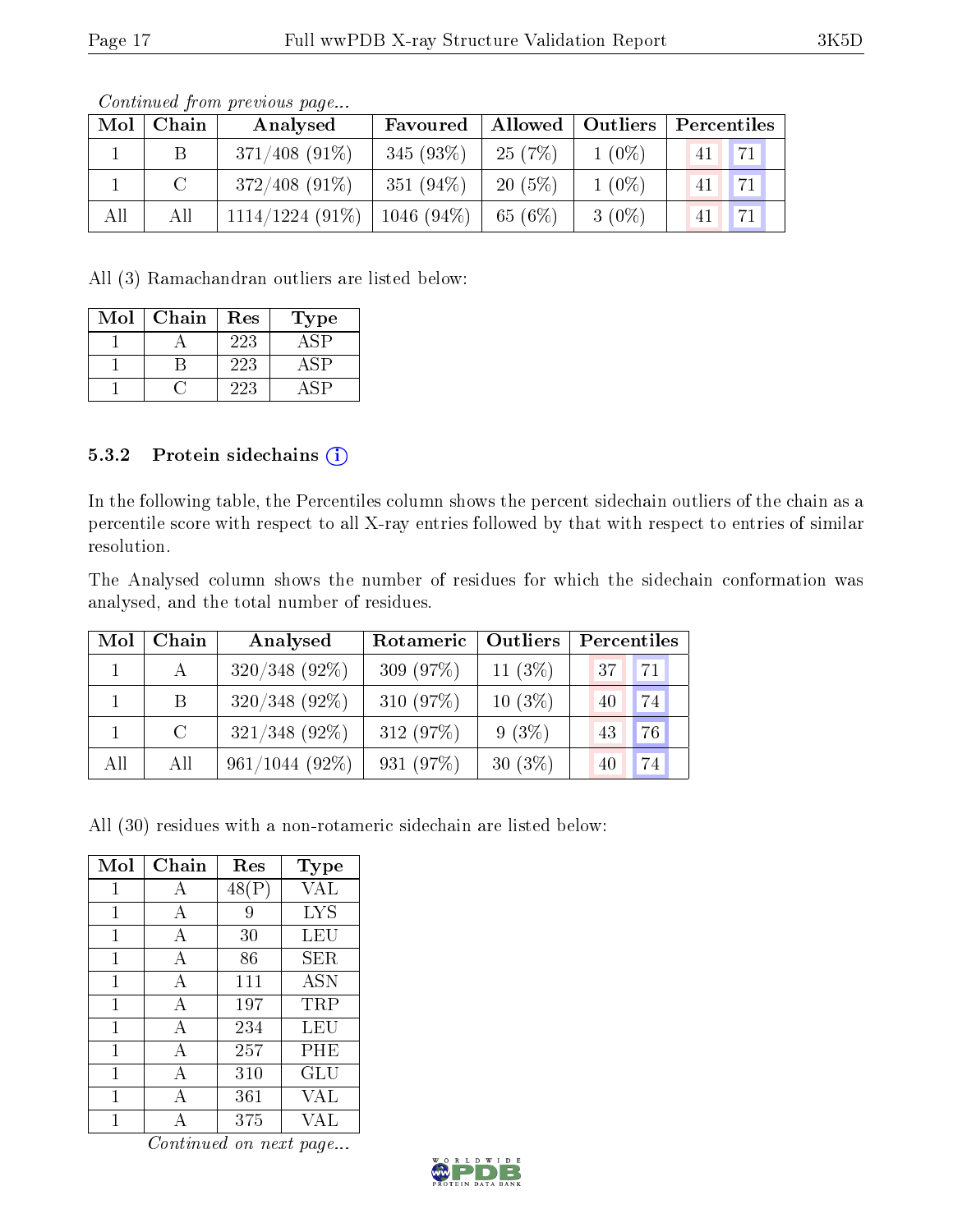| Mol            | Chain                               | Res                | Type                    |
|----------------|-------------------------------------|--------------------|-------------------------|
| $\mathbf{1}$   | B                                   | $\overline{48(P)}$ | <b>VAL</b>              |
| $\mathbf{1}$   | $\overline{\mathbf{B}}$             | 9                  | $\overline{\text{LYS}}$ |
| $\mathbf{1}$   | $\overline{\mathrm{B}}$             | 30                 | <b>LEU</b>              |
| $\overline{1}$ | $\overline{\mathrm{B}}$             | 111                | <b>ASN</b>              |
| $\mathbf{1}$   | $\overline{\mathrm{B}}$             | 197                | TRP                     |
| $\mathbf{1}$   | B                                   | 234                | <b>LEU</b>              |
| $\mathbf{1}$   | Β                                   | 257                | PHE                     |
| $\mathbf{1}$   | $\overline{\mathrm{B}}$             | 295                | $\overline{\text{SER}}$ |
| $\overline{1}$ | $\overline{\mathrm{B}}$             | 375                | $\overline{\text{VAL}}$ |
| $\mathbf{1}$   | $\overline{\mathrm{B}}$             | 376                | <b>THR</b>              |
| $\mathbf{1}$   | $\overline{C}$                      | 9                  | <b>LYS</b>              |
| $\mathbf{1}$   | $\frac{\overline{C}}{\overline{C}}$ | $30\,$             | <b>LEU</b>              |
| $\mathbf{1}$   |                                     | $55\,$             | <b>GLN</b>              |
| $\mathbf{1}$   |                                     | 111                | <b>ASN</b>              |
| $\mathbf{1}$   | $\frac{\overline{C}}{\overline{C}}$ | 197                | TRP                     |
| $\mathbf{1}$   |                                     | 234                | <b>LEU</b>              |
| $\mathbf{1}$   | $\overline{C}$                      | 257                | PHE                     |
| $\mathbf{1}$   | $\overline{\rm C}$                  | 304                | <b>GLN</b>              |
| $\mathbf{1}$   | $\overline{\rm C}$                  | 375                | <b>VAL</b>              |

Some sidechains can be flipped to improve hydrogen bonding and reduce clashes. All (14) such sidechains are listed below:

| Mol          | Chain              | Res | Type                               |
|--------------|--------------------|-----|------------------------------------|
| $\mathbf{1}$ | A                  | 12  | GLN                                |
| $\mathbf 1$  | $\overline{\rm A}$ | 28  | <b>ASN</b>                         |
| $\mathbf 1$  | $\boldsymbol{A}$   | 111 | <b>ASN</b>                         |
| $\mathbf{1}$ | $\overline{A}$     | 114 | <b>ASN</b>                         |
| $\mathbf 1$  | $\boldsymbol{A}$   | 211 | <b>GLN</b>                         |
| $\mathbf 1$  | $\overline{A}$     | 294 | <b>GLN</b>                         |
| $\mathbf 1$  | B                  | 28  | <b>ASN</b>                         |
| $\mathbf 1$  | B                  | 111 | <b>ASN</b>                         |
| $\mathbf 1$  | B                  | 114 | <b>ASN</b>                         |
| $\mathbf 1$  | B                  | 211 | GLN                                |
| $\mathbf{1}$ | $\overline{\rm C}$ | 55  | GLN                                |
| $\mathbf{1}$ | $\overline{C}$     | 111 | $\overline{\mathrm{A}}\mathrm{SN}$ |
| 1            | $\overline{\rm C}$ | 114 | <b>ASN</b>                         |
| 1            | C                  | 294 | $_{\rm GLN}$                       |

#### 5.3.3 RNA (i)

There are no RNA molecules in this entry.

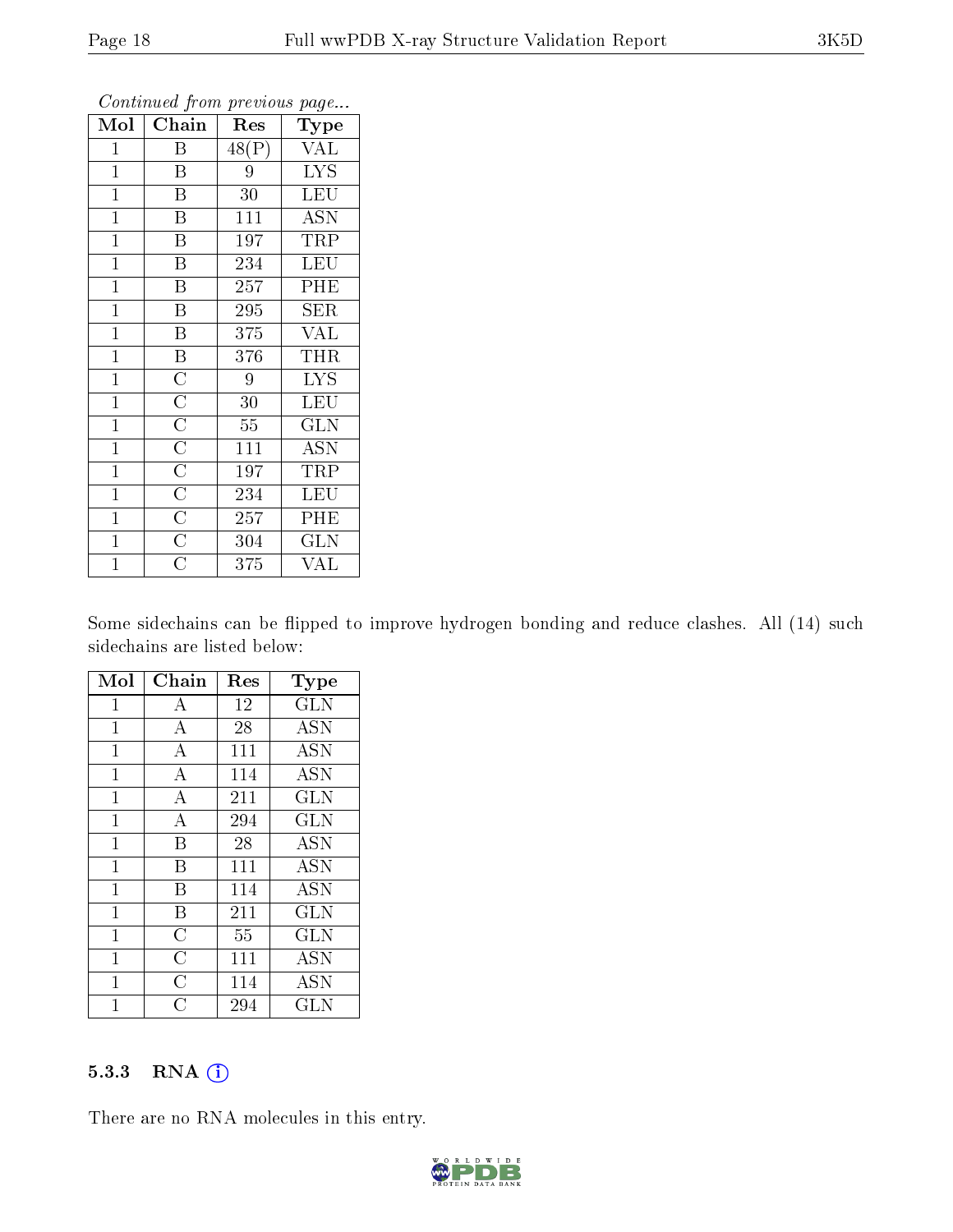#### 5.4 Non-standard residues in protein, DNA, RNA chains (i)

There are no non-standard protein/DNA/RNA residues in this entry.

#### 5.5 Carbohydrates  $(i)$

There are no carbohydrates in this entry.

#### 5.6 Ligand geometry  $(i)$

3 ligands are modelled in this entry.

In the following table, the Counts columns list the number of bonds (or angles) for which Mogul statistics could be retrieved, the number of bonds (or angles) that are observed in the model and the number of bonds (or angles) that are dened in the Chemical Component Dictionary. The Link column lists molecule types, if any, to which the group is linked. The Z score for a bond length (or angle) is the number of standard deviations the observed value is removed from the expected value. A bond length (or angle) with  $|Z| > 2$  is considered an outlier worth inspection. RMSZ is the root-mean-square of all Z scores of the bond lengths (or angles).

| Mol<br>$\overline{\phantom{a}}$ Chain $^+$<br>Type |     |  | $\operatorname{Res}$ |                          |          |      |             | Link     |      | Bond lengths            |  |  | Bond angles |  |
|----------------------------------------------------|-----|--|----------------------|--------------------------|----------|------|-------------|----------|------|-------------------------|--|--|-------------|--|
|                                                    |     |  |                      |                          | Counts   | RMSZ | # $ Z  > 2$ | Counts   | RMSZ | Z >2<br>#               |  |  |             |  |
| $\Omega$                                           | XLI |  | 393                  | $\overline{\phantom{a}}$ | 36,36,36 | 0.89 | $1(2\%)$    | 44,46,46 | 0.83 | 2(4%)                   |  |  |             |  |
|                                                    | XLI |  | 393                  |                          | 36,36,36 | 0.89 | $1(2\%)$    | 44,46,46 | 0.79 | $(2\%)$                 |  |  |             |  |
|                                                    | XLI |  | 393                  | $\overline{\phantom{a}}$ | 36,36,36 | 0.88 |             | 44,46,46 | 0.81 | $(2\%)$<br>$\mathbf{1}$ |  |  |             |  |

In the following table, the Chirals column lists the number of chiral outliers, the number of chiral centers analysed, the number of these observed in the model and the number defined in the Chemical Component Dictionary. Similar counts are reported in the Torsion and Rings columns. '-' means no outliers of that kind were identified.

| Mol | Type | Chain   $\text{Res}$   $\text{Link}$ |     |                          | $\mid$ Chirals | <b>Torsions</b>           | Rings |
|-----|------|--------------------------------------|-----|--------------------------|----------------|---------------------------|-------|
|     | XLI  |                                      | 393 | $\blacksquare$           |                | $\frac{5}{49}/49/49$      |       |
|     | XЫ   |                                      | 393 | $\overline{\phantom{0}}$ |                | 15/49/49/49               |       |
|     | XЫ   |                                      | 393 | $\overline{\phantom{0}}$ |                | $\left[5/49/49/49\right]$ |       |

All (2) bond length outliers are listed below:

| $\text{Mol}$ |     |        | $ $ Chain $ $ Res $ $ Type $ $ Atoms     | $\mid$ Observed( $\rm \AA$ )   Ideal( $\rm \AA$ ) |          |
|--------------|-----|--------|------------------------------------------|---------------------------------------------------|----------|
|              | 393 |        | $\vert$ XLI $\vert$ CB2-CA2 $\vert$ 2.11 | 1.56                                              | 1.52     |
|              | 393 | -XLI - | $\vert$ CB2-CA2 $\vert$ 2.04             | 1.56                                              | $1.52\,$ |

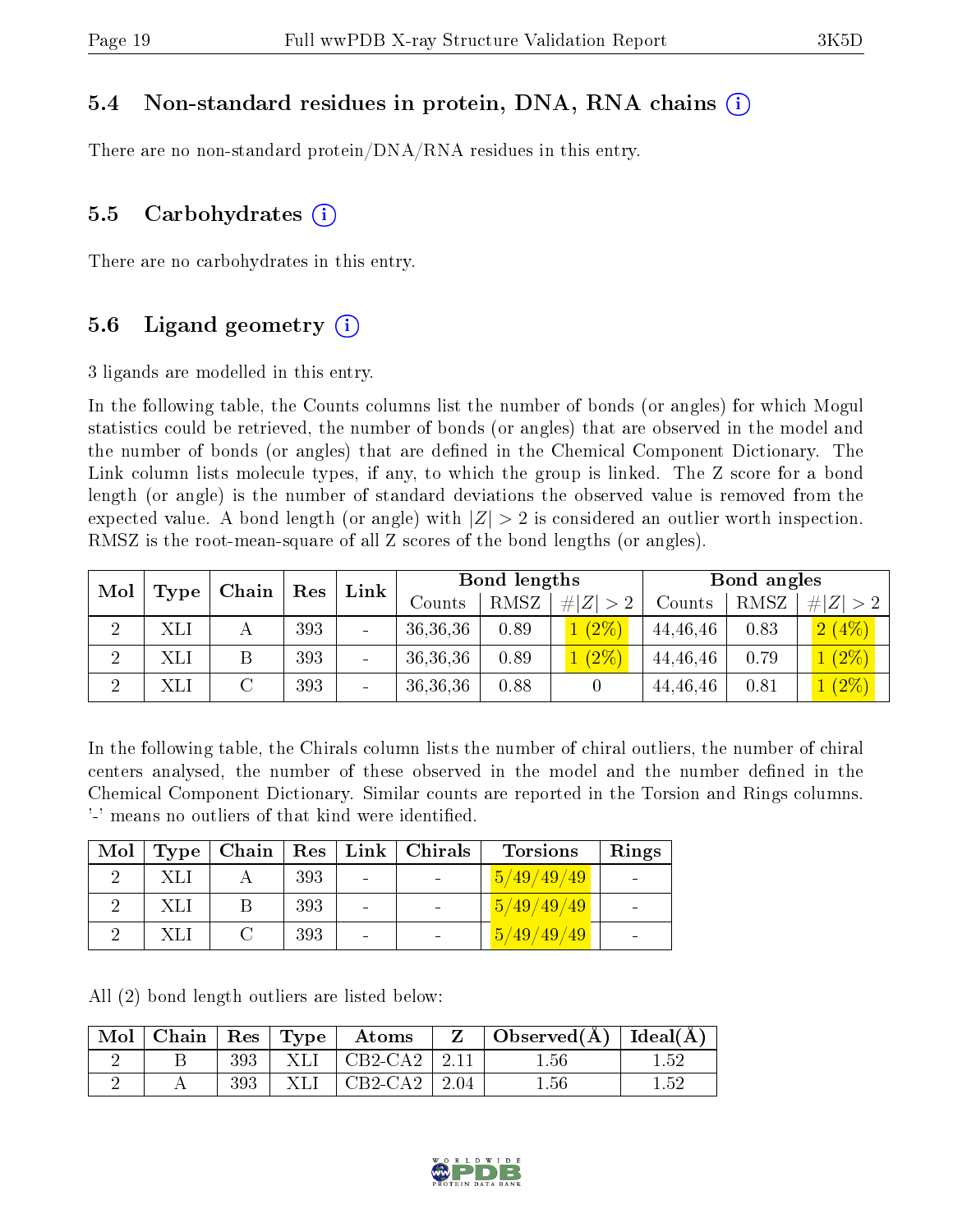| Mol | Chain | Res | <b>Type</b> | Atoms       |         | Observed $(°)$ | Ideal $(°)$ |
|-----|-------|-----|-------------|-------------|---------|----------------|-------------|
| 9   |       | 393 | -XLI        | CB-CA-N     | 2.31    | 115.90         | 110.58      |
|     |       | 393 | -XLI        | CB-CA-N     | 2.23    | 115.71         | 110.58      |
|     |       | 393 | -XLI        | CB-CA-N     | -2.17   | 115.56         | 110.58      |
|     |       | 393 | -XI I       | $O\_C\_CH3$ | $-2.03$ | 118.28         | 122.06      |

All (4) bond angle outliers are listed below:

There are no chirality outliers.

| Mol            | ${\bf Chain}$  | $\operatorname{Res}% \left( \mathcal{N}\right) \equiv\operatorname{Res}(\mathcal{N}_{0})\cap\mathcal{N}_{1}$ | <b>Type</b> | $\boldsymbol{\mathrm{Atoms}}$                                |
|----------------|----------------|--------------------------------------------------------------------------------------------------------------|-------------|--------------------------------------------------------------|
| $\overline{2}$ | Β              | 393                                                                                                          | XЫ          | $O2$ -C <sub>2</sub> -C <sub>A</sub> 1-N <sub>1</sub>        |
| $\overline{2}$ | C              | 393                                                                                                          | XЫ          | $O2$ -C <sub>2</sub> -C <sub>A</sub> 1-N <sub>1</sub>        |
| $\overline{2}$ | А              | 393                                                                                                          | XЫ          | O2-C2-CA1-N1                                                 |
| $\overline{2}$ | А              | 393                                                                                                          | XЫ          | $N2$ -C2-CA1-N1                                              |
| $\overline{2}$ | В              | 393                                                                                                          | XLI         | N <sub>2</sub> C <sub>2</sub> C <sub>A1</sub> N <sub>1</sub> |
| $\overline{2}$ | С              | 393                                                                                                          | XЫ          | $N2$ -C2-CA1-N1                                              |
| $\overline{2}$ | А              | 393                                                                                                          | XЫ          | $O4$ -C4-CA3-CM                                              |
| $\overline{2}$ | B              | 393                                                                                                          | XЫ          | O4-C4-CA3-CM                                                 |
| $\overline{2}$ | В              | 393                                                                                                          | XЫ          | $O2$ -C <sub>2</sub> -C <sub>A1</sub> -C <sub>B1</sub>       |
| $\overline{2}$ | A              | 393                                                                                                          | XЫ          | $O2$ -C2-CA1-CB1                                             |
| $\overline{2}$ | $\overline{C}$ | 393                                                                                                          | XЫ          | $O2$ -C <sub>2</sub> -C <sub>A1</sub> -C <sub>B1</sub>       |
| $\overline{2}$ | C              | 393                                                                                                          | XЫ          | $O4$ -C4-CA3-CM                                              |
| $\overline{2}$ | В              | 393                                                                                                          | XЫ          | N2-C2-CA1-CB1                                                |
| $\overline{2}$ | A              | 393                                                                                                          | XЫ          | $N2$ -C2-CA1-CB1                                             |
| $\overline{2}$ | C              | 393                                                                                                          | XЫ          | N2-C2-CA1-CB1                                                |

All (15) torsion outliers are listed below:

There are no ring outliers.

3 monomers are involved in 59 short contacts:

|  |     |  | Mol   Chain   Res   Type   Clashes   Symm-Clashes |
|--|-----|--|---------------------------------------------------|
|  | 393 |  |                                                   |
|  | 393 |  |                                                   |
|  |     |  |                                                   |

The following is a two-dimensional graphical depiction of Mogul quality analysis of bond lengths, bond angles, torsion angles, and ring geometry for all instances of the Ligand of Interest. In addition, ligands with molecular weight > 250 and outliers as shown on the validation Tables will also be included. For torsion angles, if less then 5% of the Mogul distribution of torsion angles is within 10 degrees of the torsion angle in question, then that torsion angle is considered an outlier. Any bond that is central to one or more torsion angles identified as an outlier by Mogul will be highlighted in the graph. For rings, the root-mean-square deviation (RMSD) between the ring in question and similar rings identified by Mogul is calculated over all ring torsion angles. If the

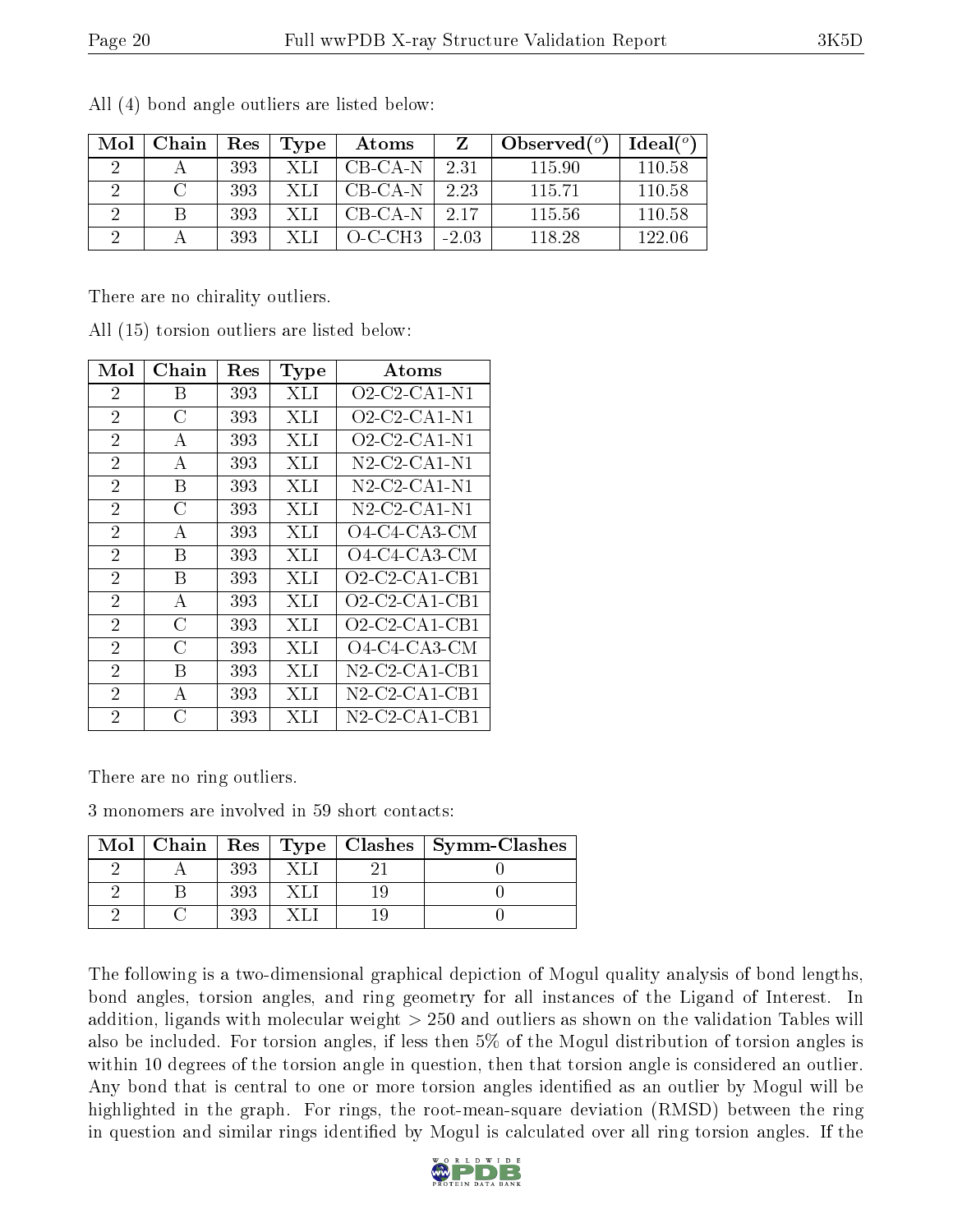average RMSD is greater than 60 degrees and the minimal RMSD between the ring in question and any Mogul-identified rings is also greater than 60 degrees, then that ring is considered an outlier. The outliers are highlighted in purple. The color gray indicates Mogul did not find sufficient equivalents in the CSD to analyse the geometry.



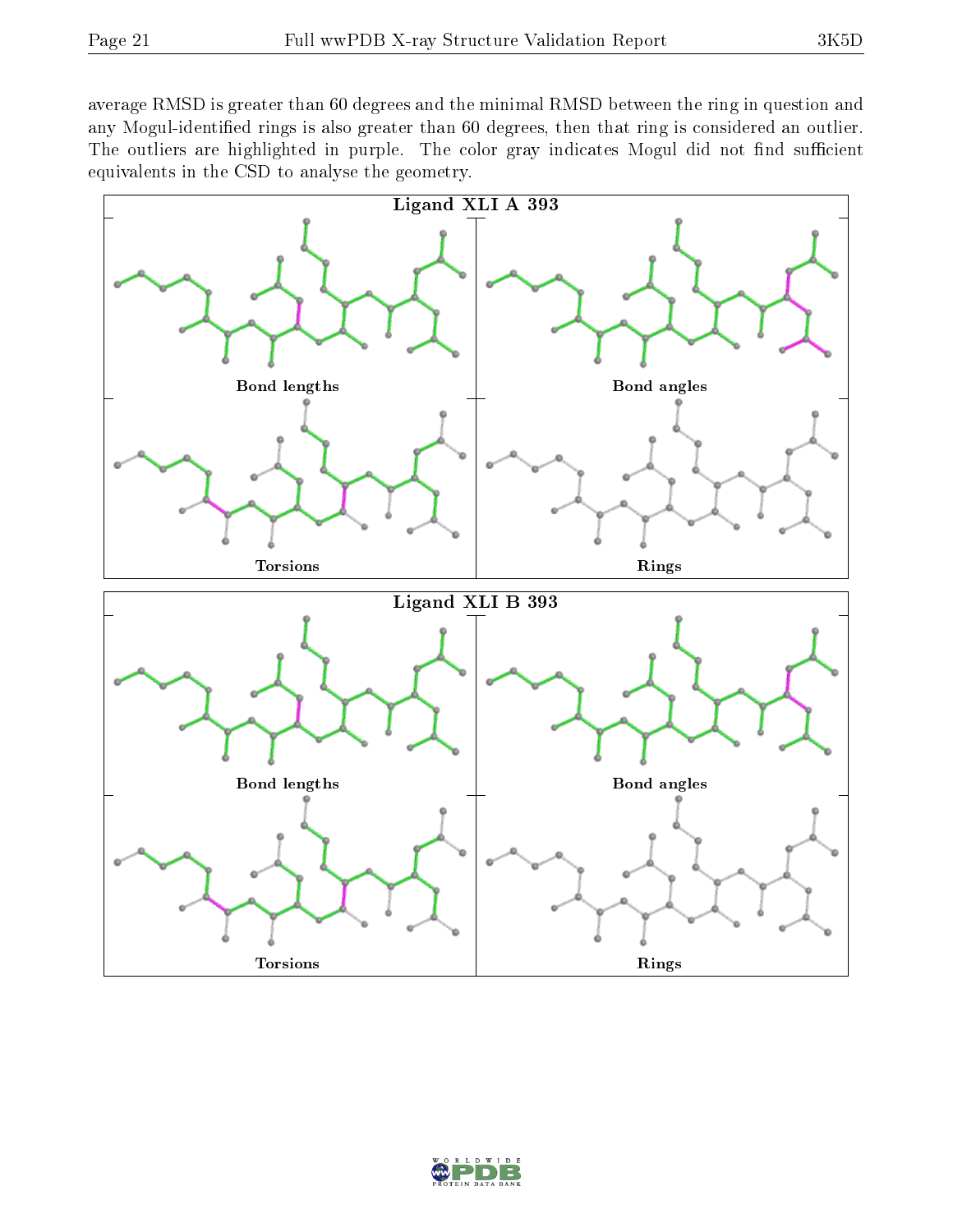

## 5.7 [O](https://www.wwpdb.org/validation/2017/XrayValidationReportHelp#nonstandard_residues_and_ligands)ther polymers (i)

There are no such residues in this entry.

## 5.8 Polymer linkage issues (i)

There are no chain breaks in this entry.

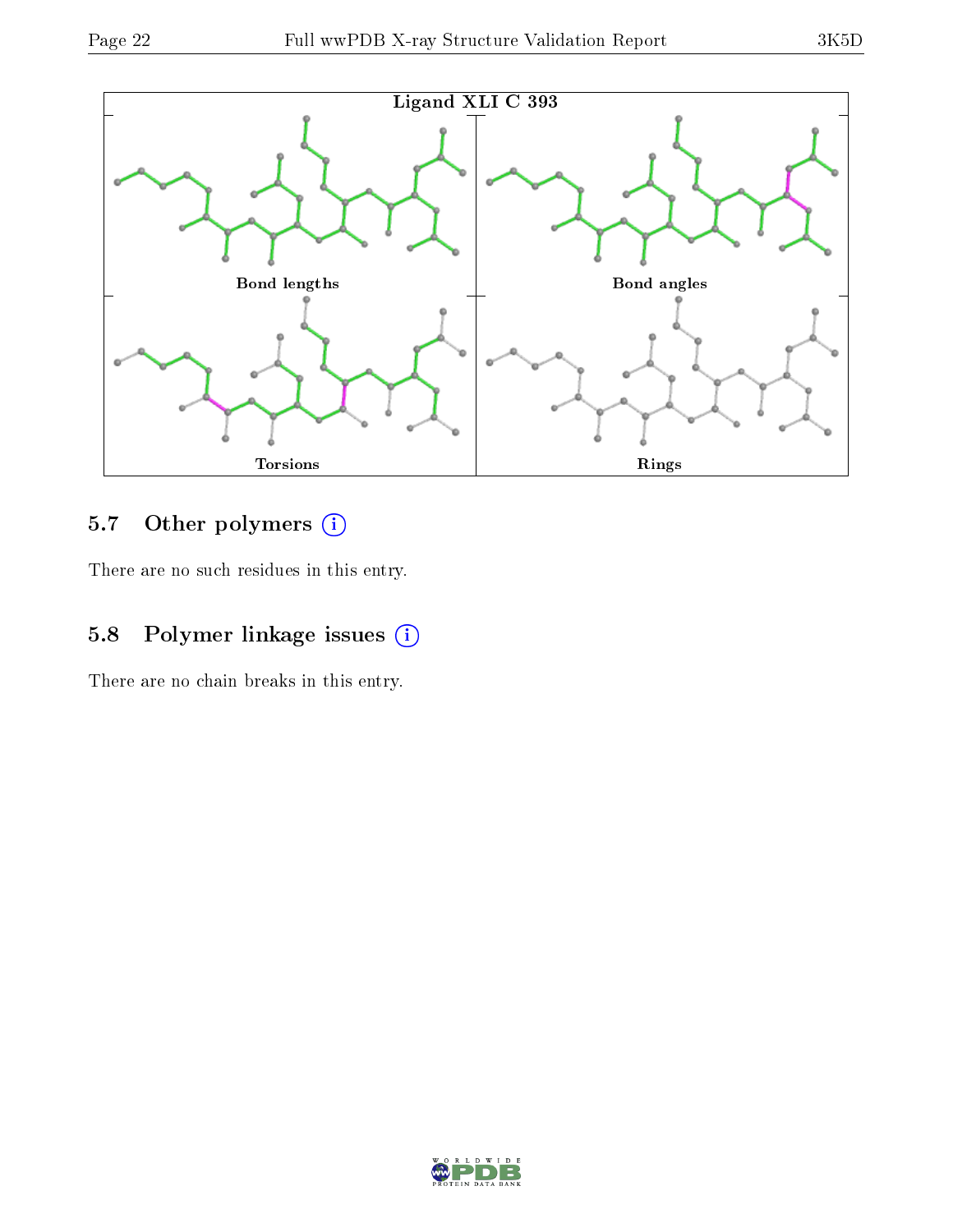# 6 Fit of model and data  $(i)$

## 6.1 Protein, DNA and RNA chains  $(i)$

In the following table, the column labelled  $#RSRZ> 2'$  contains the number (and percentage) of RSRZ outliers, followed by percent RSRZ outliers for the chain as percentile scores relative to all X-ray entries and entries of similar resolution. The OWAB column contains the minimum, median,  $95<sup>th</sup>$  percentile and maximum values of the occupancy-weighted average B-factor per residue. The column labelled ' $Q< 0.9$ ' lists the number of (and percentage) of residues with an average occupancy less than 0.9.

| Mol | Chain         | Analysed          | ${ <\hspace{-1.5pt}{\mathrm{RSRZ}} \hspace{-1.5pt}>}$ | $\rm \#RSRZ{>}2$            | $OWAB(A^2)$        | $\rm Q\textcolor{black}{<}0.9$ |
|-----|---------------|-------------------|-------------------------------------------------------|-----------------------------|--------------------|--------------------------------|
|     |               | $375/408$ (91\%)  | 0.17                                                  | $3(0\%)$ 86 86              | 22, 47, 84, 118    |                                |
|     | B             | $375/408$ (91\%)  | 0.16                                                  | $6(1\%)$<br><b>72</b><br>71 | 24, 46, 84, 122    |                                |
|     | $\mathcal{C}$ | $376/408$ (92\%)  | 0.18                                                  | $7(1\%)$<br> 66 <br>65      | 17, 49, 84, 121    |                                |
| All | All           | $1126/1224(91\%)$ | 0.17                                                  | $16(1\%)$<br>75<br>75       | 47, 84, 122<br>17, |                                |

All (16) RSRZ outliers are listed below:

| Mol          | Chain              | $\operatorname{Res}% \left( \mathcal{N}\right) \equiv\operatorname{Res}(\mathcal{N}_{0})\cap\mathcal{N}_{1}$ | <b>Type</b>  | <b>RSRZ</b> |
|--------------|--------------------|--------------------------------------------------------------------------------------------------------------|--------------|-------------|
| 1            | С                  | 10                                                                                                           | SER          | 6.7         |
| $\mathbf{1}$ | $\overline{\rm C}$ | 312                                                                                                          | VAL          | 5.6         |
| $\mathbf{1}$ | А                  | 10                                                                                                           | SER          | 4.5         |
| $\mathbf{1}$ | Β                  | 217                                                                                                          | <b>CYS</b>   | 3.2         |
| $\mathbf{1}$ | B                  | 364                                                                                                          | GLU          | 3.0         |
| $\mathbf{1}$ | $\overline{\rm C}$ | 316                                                                                                          | GLN          | 2.9         |
| $\mathbf{1}$ | A                  | 312                                                                                                          | VAL          | 2.8         |
| $\mathbf{1}$ | B                  | 314                                                                                                          | THR          | 2.7         |
| $\mathbf 1$  | $\overline{\rm C}$ | 313                                                                                                          | ALA          | 2.5         |
| $\mathbf{1}$ | $\overline{C}$     | 310                                                                                                          | GLU          | 2.4         |
| $\mathbf{1}$ | A                  | 311                                                                                                          | ASP          | 2.1         |
| $\mathbf{1}$ | $\overline{C}$     | 217                                                                                                          | <b>CYS</b>   | 2.1         |
| $\mathbf 1$  | Β                  | 63                                                                                                           | LEU          | 2.1         |
| $\mathbf 1$  | C                  | 157                                                                                                          | ALA          | 2.1         |
| $\mathbf{1}$ | B                  | 365                                                                                                          | $\rm PHE$    | 2.0         |
| 1            | В                  | 316                                                                                                          | $_{\rm GLN}$ | 2.0         |

## 6.2 Non-standard residues in protein, DNA, RNA chains  $(i)$

There are no non-standard protein/DNA/RNA residues in this entry.

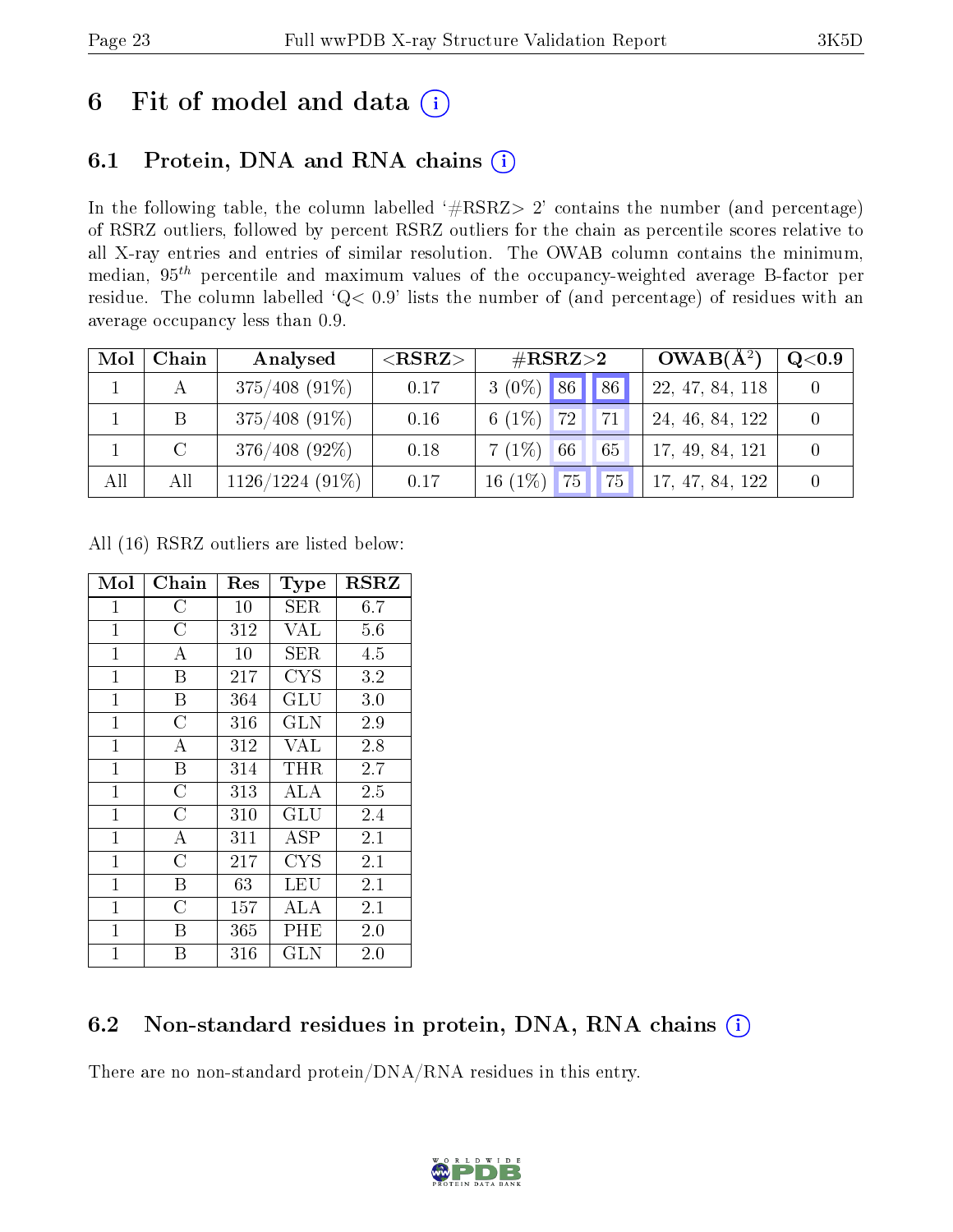### 6.3 Carbohydrates  $(i)$

There are no carbohydrates in this entry.

### 6.4 Ligands  $(i)$

In the following table, the Atoms column lists the number of modelled atoms in the group and the number defined in the chemical component dictionary. The B-factors column lists the minimum, median,  $95<sup>th</sup>$  percentile and maximum values of B factors of atoms in the group. The column labelled  $Q < 0.9$ ' lists the number of atoms with occupancy less than 0.9.

| Mol | Type | Chain | $\operatorname{Res}$ | $\mid$ Atoms | ${\bf RSCC}$ |      | $\perp$ RSR $\parallel$ B-factors(Å <sup>2</sup> ) | $\mathrm{O}{<}0.9$ |
|-----|------|-------|----------------------|--------------|--------------|------|----------------------------------------------------|--------------------|
|     |      |       | 393                  | 37/37        | 0.96         | 0.27 | 21.41.52.54                                        |                    |
|     |      |       | 393                  | 37/37        | 0.97         | 0.26 | 30,41,51,55                                        |                    |
|     |      |       | 393                  | 37/37        | 0.97         | 0.29 | 22, 39, 57, 62                                     |                    |

The following is a graphical depiction of the model fit to experimental electron density of all instances of the Ligand of Interest. In addition, ligands with molecular weight  $> 250$  and outliers as shown on the geometry validation Tables will also be included. Each fit is shown from different orientation to approximate a three-dimensional view.



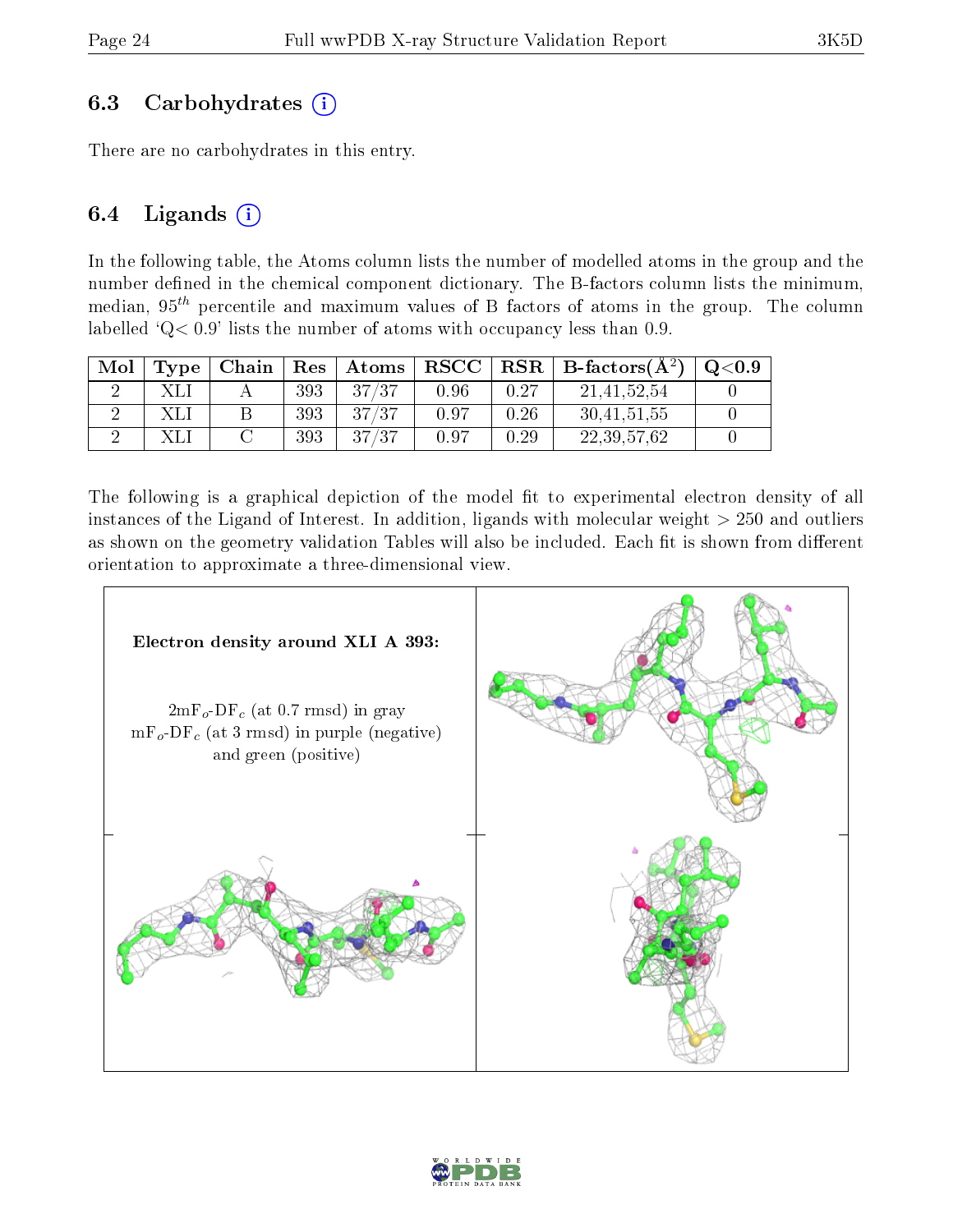